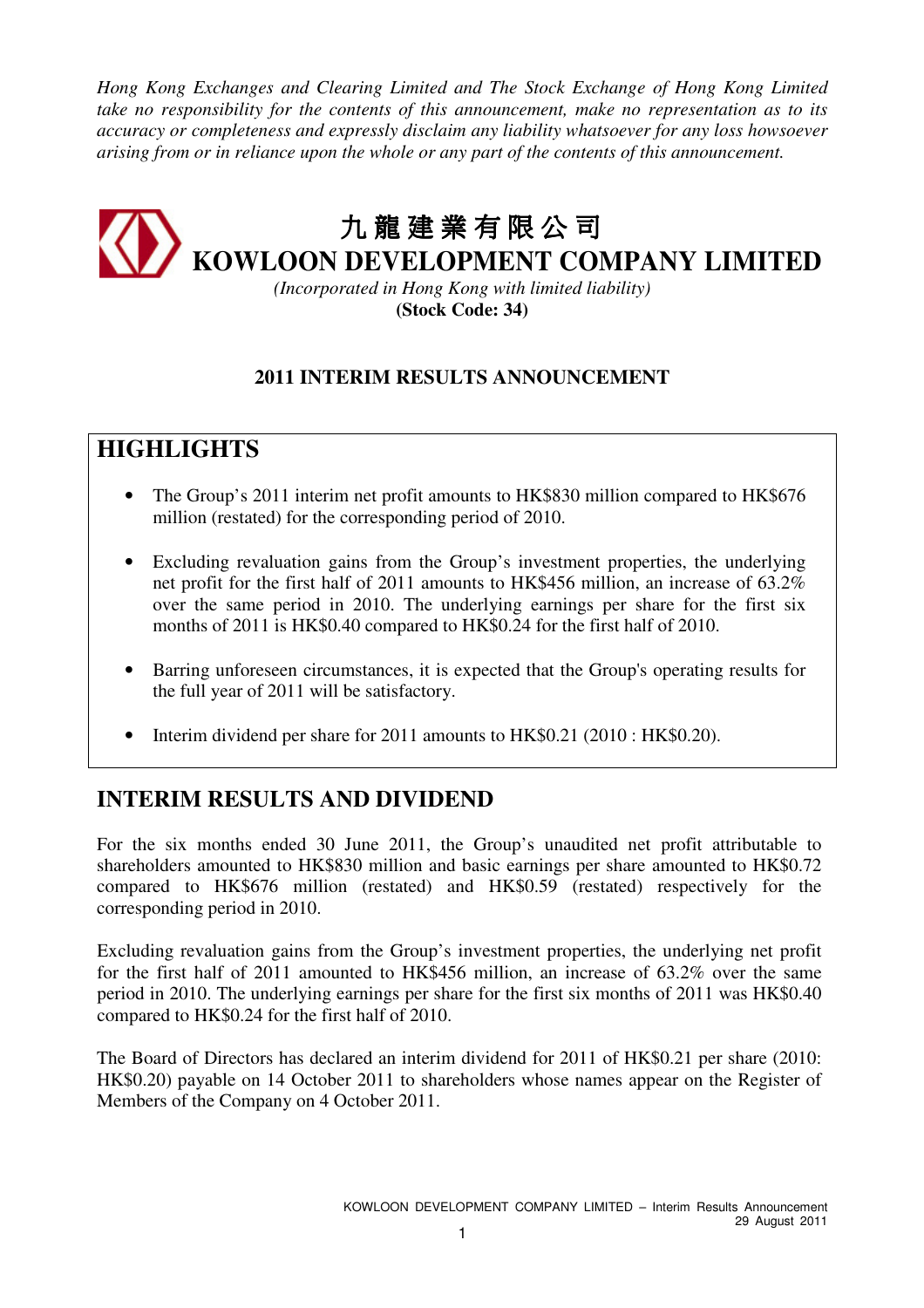# **BUSINESS REVIEW**

As an effort to curb the accelerating property prices, which may substantially undermine the affordability for a large number of home-buyers, the governments in Hong Kong, Macau and Mainland China have imposed more severe measures on their respective property markets during the first half of the year. Together with worsening investor confidence due to increasing uncertainty over a sustainable global economic recovery, overall residential transaction volumes in the three property markets have recently started to decline. In particular, the residential transactions in those Mainland China cities with implementation of the home purchase restriction policy have fallen considerably. While residential transaction prices for some areas still remain elevated, prices in general have appeared to be suppressed. We have indeed been facing a more challenging environment since the start of the year.

# *Property Sales*

For the first six months of 2011, total operating profit in the property development segment amounted to HK\$321 million, which was mainly generated from sales proceeds recognised from various development projects in Hong Kong, Macau and Mainland China.

In Hong Kong, following the completion of Mount East in North Point, we have been gradually delivering the units to the buyers since the end of June this year. The Group has so far sold almost 50% of the project's residential units, with total recognised sales proceeds and net profits of HK\$379 million and HK\$134 million respectively for the first half of 2011. In addition, the Group sold the last residential unit and the remaining car parking spaces of its development project at 31 Robinson Road, with a gain of HK\$88 million.

In Mainland China, for the first half of this year, total sales proceeds of RMB548 million were recognised for The Lake (山語湖), a joint-venture development project of the Group in Foshan, Guangdong Province and the Group's share of net profits amounted to RMB56 million. Additional presales of approximately RMB1.3 billion are expected to be recognised in the second half of 2011 after we obtain the relevant completion certificates.

In addition, we launched the first phase of Le Cove City (江灣城), the Group's wholly-owned residential and commercial development project in Shenyang, Liaoning Province in late last year and we have so far pre-sold a majority of residential units and a portion of retail shops, with total presales proceeds exceeding RMB500 million. A substantial portion of the presales proceeds will likely be recognised in the second half of this year.

In Macau, we have sold a number of retail shops at Pacifica Garden, which is the one of the Group's Macau projects held through our 73.4%-owned listed subsidiary, Polytec Asset Holdings Limited ("Polytec Asset"), for total sales proceeds exceeding HK\$45 million. The project was completed in the first half of 2010.

# *Property Development*

As of 30 June 2011, the Group's land bank for development amounted to approximately 5 million sq m of attributable gross floor area ("GFA") and the Group's major property projects under planning and development are set out as follows: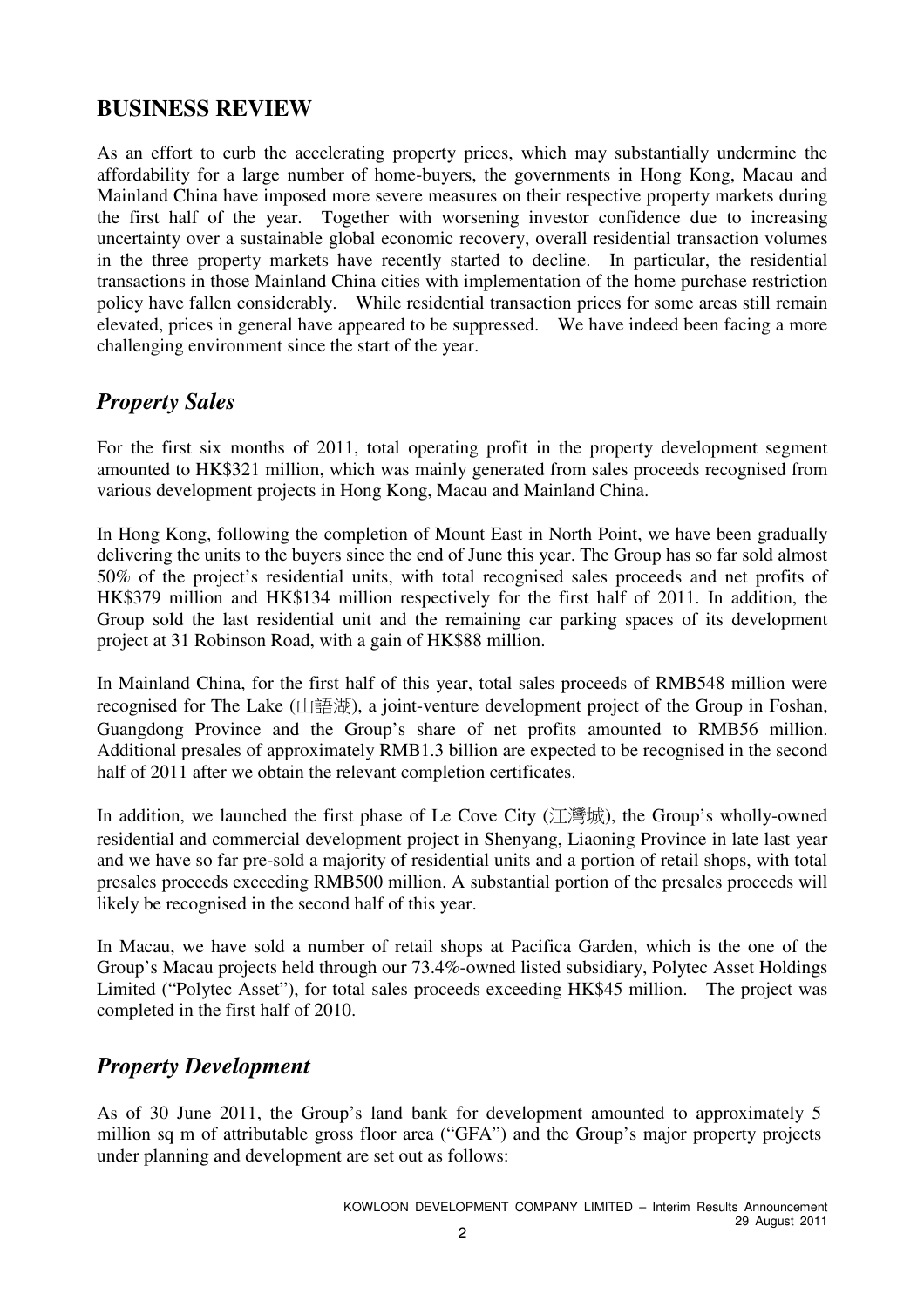### **Major Property Projects Under Planning and Development**

| <b>Property</b><br>Project        | District/<br><b>City</b>           | Location                                                | <b>Usage</b>                                             | Approx.<br><b>Site</b><br>Area<br>$(sq \, \text{m})$ | Approx.<br><b>Total</b><br><b>GFA</b><br>$(sq \, \text{m})$ | Group's<br><b>Interest</b>                                            | <b>Status</b>                                                | <b>Expected</b><br>Date of<br>Completion |
|-----------------------------------|------------------------------------|---------------------------------------------------------|----------------------------------------------------------|------------------------------------------------------|-------------------------------------------------------------|-----------------------------------------------------------------------|--------------------------------------------------------------|------------------------------------------|
| <b>Hong Kong</b>                  |                                    |                                                         |                                                          |                                                      |                                                             |                                                                       |                                                              |                                          |
| Clear Water<br><b>Bay Road</b>    | Ngau Chi<br>Wan.<br>Kowloon        | 35 Clear Water Bay<br>Road                              | residential &<br>commercial                              | 19,335                                               | 196,400                                                     |                                                                       | 100% Land exchange<br>under process                          | To be<br>determined                      |
| Macpherson<br>Stadium             | Mongkok,<br>Kowloon                | 10 Yim Po Fong<br><b>Street</b>                         | stadium,<br>youth centre,<br>residential &<br>commercial | 2,400                                                | $\overline{24,800}$                                         | Renewal<br>Authority<br>and Hong<br>Kong<br>Playground<br>Association | JV with Superstructural<br>Urban work in progress            | 2012                                     |
| Sai Yeung<br>Choi Street<br>North | Kowloon                            | 468-474 Sai Yeung<br>Choi Street North                  | residential                                              | 1,114                                                | 8,400                                                       |                                                                       | 100% Superstructural<br>work in progress                     | 2012                                     |
| Belcher's<br><b>Street</b>        | Kennedy<br>Town.<br>Hong Kong      | 150-162 Belcher's<br>Street and<br>1-9 Kwan Yick Street | residential $\&$<br>commercial                           | 1,318                                                | 13,200                                                      |                                                                       | 100% Foundation work<br>completed<br>Pile cap in<br>progress | 2013                                     |
| Pok Fu Lam<br>Road                | Southern<br>District,<br>Hong Kong | 49-65A Pok Fu Lam<br>Road                               | residential                                              | 1,083                                                | 9,100                                                       |                                                                       | 97.5% Preparation of<br>building plan in<br>progress         | 2013/2014                                |

#### **Mainland China**

| Спина                    |                                         |                                                 |                             |           |            |                                                                                                                                                     |                                     |
|--------------------------|-----------------------------------------|-------------------------------------------------|-----------------------------|-----------|------------|-----------------------------------------------------------------------------------------------------------------------------------------------------|-------------------------------------|
| Le Cove<br>City<br>(江灣城) | Hun Nan<br>Xin<br>District,<br>Shenyang | 16 Hun Nan Er Road                              | residential &<br>commercial | 171,339   | 579,000    | 100% Superstructural<br>work for first<br>phase in progress<br>First phase of<br>development is<br>expected to be<br>completed in<br>September 2011 | By phases<br>from 2011<br>onwards   |
| The Lake<br>(山語湖)        | Nanhai<br>District,<br>Foshan           | Heshun Meijing<br>Shuiku Sector,<br>Lishui Town | residential &<br>commercial | 4,020,743 | 1,600,000# | 50% Construction<br>work in progress                                                                                                                | By phases<br>from 2010<br>onwards   |
| Shenhe                   | Shenhe<br>District,<br>Shenyang         | West of Daba Road                               | residential &<br>commercial | 1,100,000 | 2,000,000  | 100% Superstructural<br>work for first<br>phase in progress                                                                                         | By phases<br>from $2012$<br>onwards |

# The Lake (山語湖) covers total GFA of approximately 1,600,000 sq m, of which a total GFA of approximately170,000 sq m has been recognised as sales upto 30 June 2011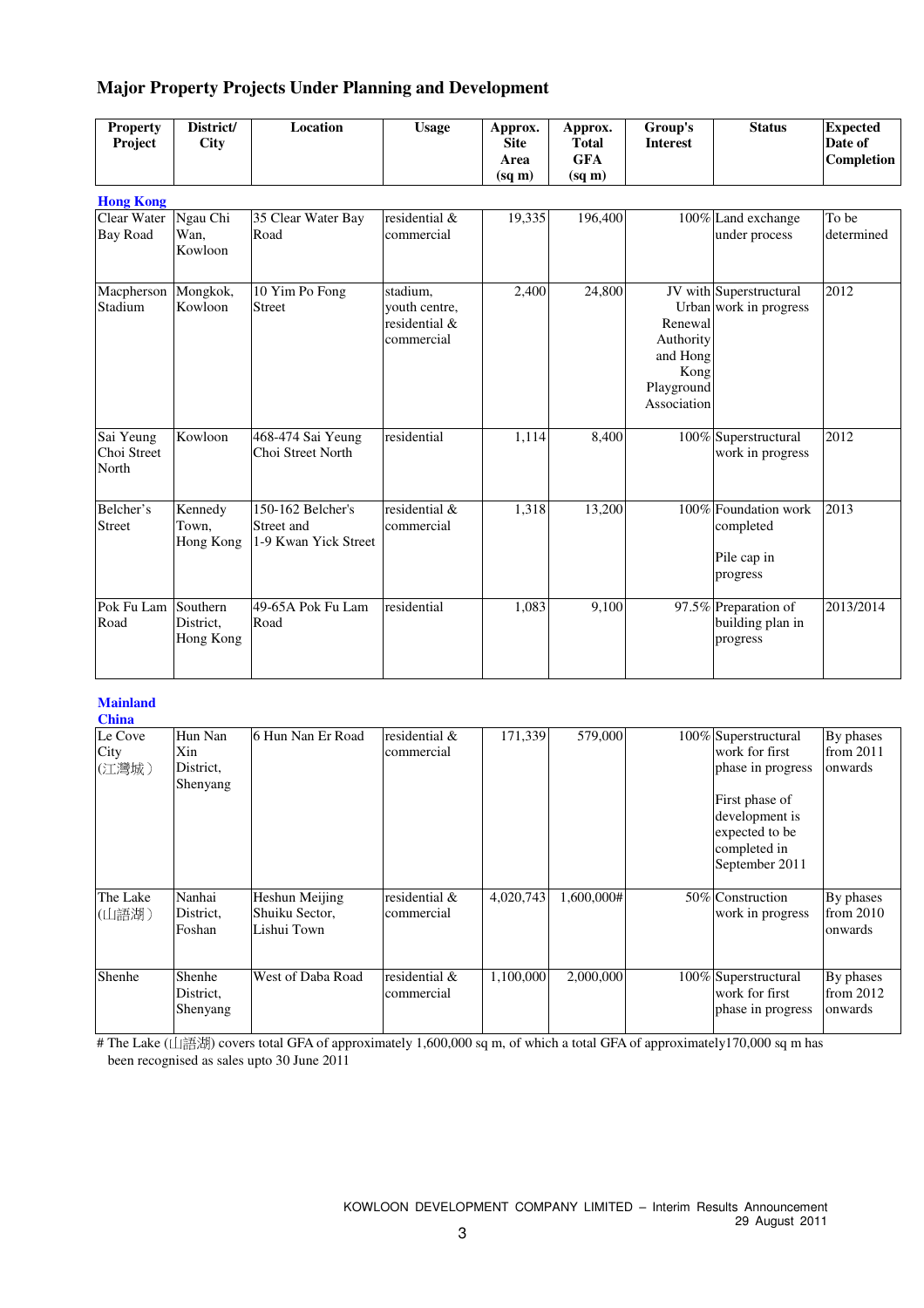### **Major Property Projects Under Planning and Development** *(continued)*

| <b>Property</b><br>Project | District/<br>City | Location | <b>Usage</b> | Approx.<br><b>Site</b> | Approx.<br><b>Total</b> | Group's<br><b>Interest</b> | <b>Status</b> | <b>Expected</b><br>Date of |
|----------------------------|-------------------|----------|--------------|------------------------|-------------------------|----------------------------|---------------|----------------------------|
|                            |                   |          |              | Area                   | GFA                     |                            |               | <b>Completion</b>          |
|                            |                   |          |              | (sq m)                 | (sq m)                  |                            |               |                            |

#### **Mainland**

| <b>China</b> |                                 |                                                                                                                   |                             |         |         |                                                               |                                    |
|--------------|---------------------------------|-------------------------------------------------------------------------------------------------------------------|-----------------------------|---------|---------|---------------------------------------------------------------|------------------------------------|
| Hedong       | Hedong<br>District.<br>Tianjin  | Lot No. Jin Dong Liu residential $&$<br>2004-066, intersection commercial<br>of Shiyijing Road and<br>Liuwei Road |                             | 137,940 | 930,000 | 49% Master layout<br>plan submitted<br>for approval           | By phases<br>from $2013$<br>onwads |
| Shiqi        | Shiqi<br>District.<br>Zhongshan | 8 Xueyuan Road                                                                                                    | residential &<br>commercial | 18.334  | 129,000 | 70% Superstructural<br>work in progress                       | 2012/2013                          |
| $Congan*$    | Congan<br>District.<br>Wuxi     | Tongyun Road and<br>Gongyun Road                                                                                  | residential &<br>commercial | 68.833  | 404,400 | 80% Superstructural<br>work for first<br>phase in<br>progress | By phases<br>from 2013<br>onwards  |

#### **Macau**

| Pearl   | <b>Novos</b> | The Orient Pearl | residential & | 68,000 | 699,700 | 58.8% Building plan | By phases |
|---------|--------------|------------------|---------------|--------|---------|---------------------|-----------|
| Horizon | Aterros      | <b>District</b>  | commercial    |        |         | has been            | from 2014 |
| (海一居)   | da Areia     |                  |               |        |         | approved            | onwards   |
|         | Preta        |                  |               |        |         |                     |           |
| Lotes T | <b>Novos</b> | The Orient Pearl | residential & | 17.900 | 208,400 | 58.8% Building plan | 2015/2016 |
| and T1  | Aterros      | <b>District</b>  | commercial    |        |         | has been            |           |
|         | da Areia     |                  |               |        |         | approved            |           |
|         | Preta        |                  |               |        |         |                     |           |

\* Acquired by the Group after 30 June 2011

# *Property Investment*

During the first six months of 2011, the Group disposed of a number of retail spaces at New Mandarin Plaza in Tsim Sha Tsui, one of the Group's non-core investment properties in Hong Kong, with a total recognised gain of HK\$87 million. In addition, the Group also disposed of a number of retail spaces at Va Iong, the investment properties being owned through Polytec Asset in Macau, with a total gain before tax of HK\$45 million. The Group intends to continue to dispose of the remaining non-core investment properties in both Hong Kong and Macau.

Despite the disposal of the above investment properties, for the first half of the year, the Group's gross rental income from its property investment portfolio rose to HK\$147 million, an increase of 8.4% over the same period in 2010. More encouragingly, gross rental income from Pioneer Centre, the Group's flagship investment property in Hong Kong, rose to HK\$120 million in the first half of 2011, a rise of 11.4% over the corresponding period in 2010, with almost all offices and retail spaces being fully let as of end-June 2011.

The retail market in Hong Kong has remained robust over the first six months of 2011 after a strong rebound last year, with retail sales rising over 24% following an increase of 18% in 2010. The continued rise in retail spending, supported principally by Mainland China tourists, has led to a surge in demand for retail spaces and therefore the Group continued to record strong rental growth rates for both renewal and new letting transactions during the first half of 2011.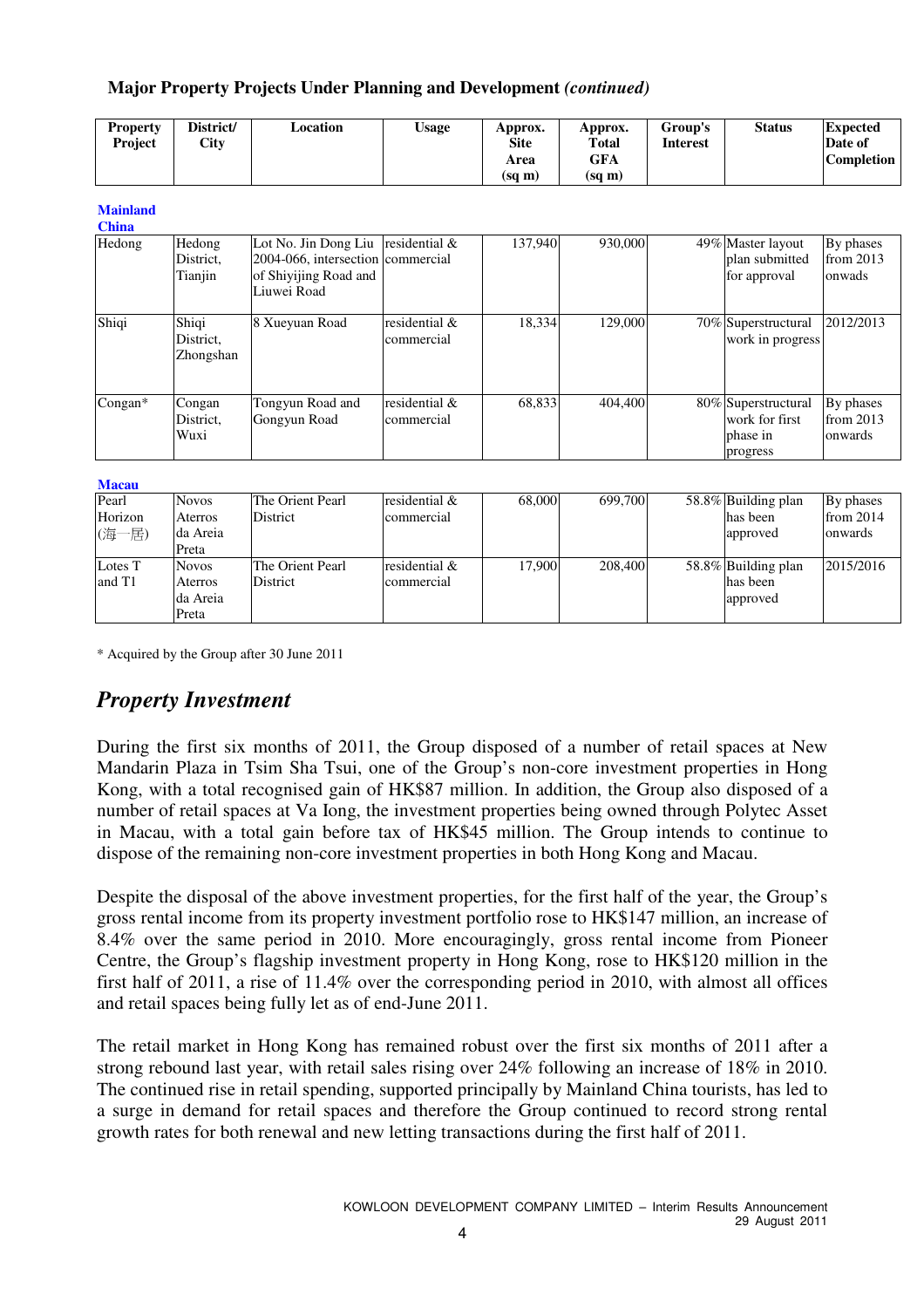### *Finance and Investments*

As of 30 June 2011, total remaining value of the Group's financial investment portfolio amounted to HK\$121 million compared to HK\$134 million at end-December 2010. The existing portfolio includes largely long-term investment funds and bonds, which have been owned for more than two years. For the first six months of 2011, the finance and investments segment contributed HK\$11 million to the Group's operating profit.

# *Oil Business*

For the first six months of 2011, total revenue generated from the oil segment amounted to HK\$27 million. The segment recorded an operating loss of HK\$29 million. The loss in operation for the period under review was mainly attributable to a temporary suspension of oil production in the first three months of the year, pending the obtaining of a gas flaring permit for the Group's South Alibek Oilfield. While we resumed oil production in April, it takes time for the overall production to return to the normal levels and therefore our cashflows and earnings from the segment may still be affected in the short term. We believe that our oilfield, the South Alibek Oilfield, which is located in the oil and gas rich Pre-Caspian Basin in Kazakhstan and is still in an early stage of development, has good chances of finding more oil and we have accordingly started a series of drilling programs.

# *Property Management*

The Group offers a full range of high quality property management services to our clients. Our client base includes not only self-developed luxury residential buildings, serviced apartments and medium scale commercial buildings, but also public housing estates. As of end-June 2011, the total area of properties under management was maintained at approximately 1.1 million sq m.

# *Post Balance Sheet Events*

As announced on 13 May 2011, the Company had entered into an acquisition agreement with a subsidiary of Polytec Holdings International Limited, the ultimate holding company of the Group pursuant to which the Company agreed to purchase 80% interest in the issued share capital of Ideaplan Investments Limited ("Ideaplan") together with the assignment of the sale loan for an aggregate consideration of HK\$1,319,651,404. Ideaplan owns a Wuxi property (the "Wuxi Property") located in the central business district of Wuxi, Jiangsu Province. The Wuxi Property comprises five connected composite use sites with a total site area of 51,437 sq m, and will be developed into a gross floor area of approximately 308,600 sq m (above ground). The acquisition was completed on 6 July 2011.

Furthermore, on 19 August 2011, the Group has successfully obtained through a public auction a site adjacent to the above Wuxi Property with a total site area of 17,396 sq m and a developable gross floor area of approximately 95,800 sq m (above ground), at a total consideration of RMB580 million.

The Group intends to merge the two sites and develop them into a residential, commercial, hotel and office complex, with a combined site area and gross floor area of 68,833 sq m and approximately 404,400 sq m (above ground) respectively.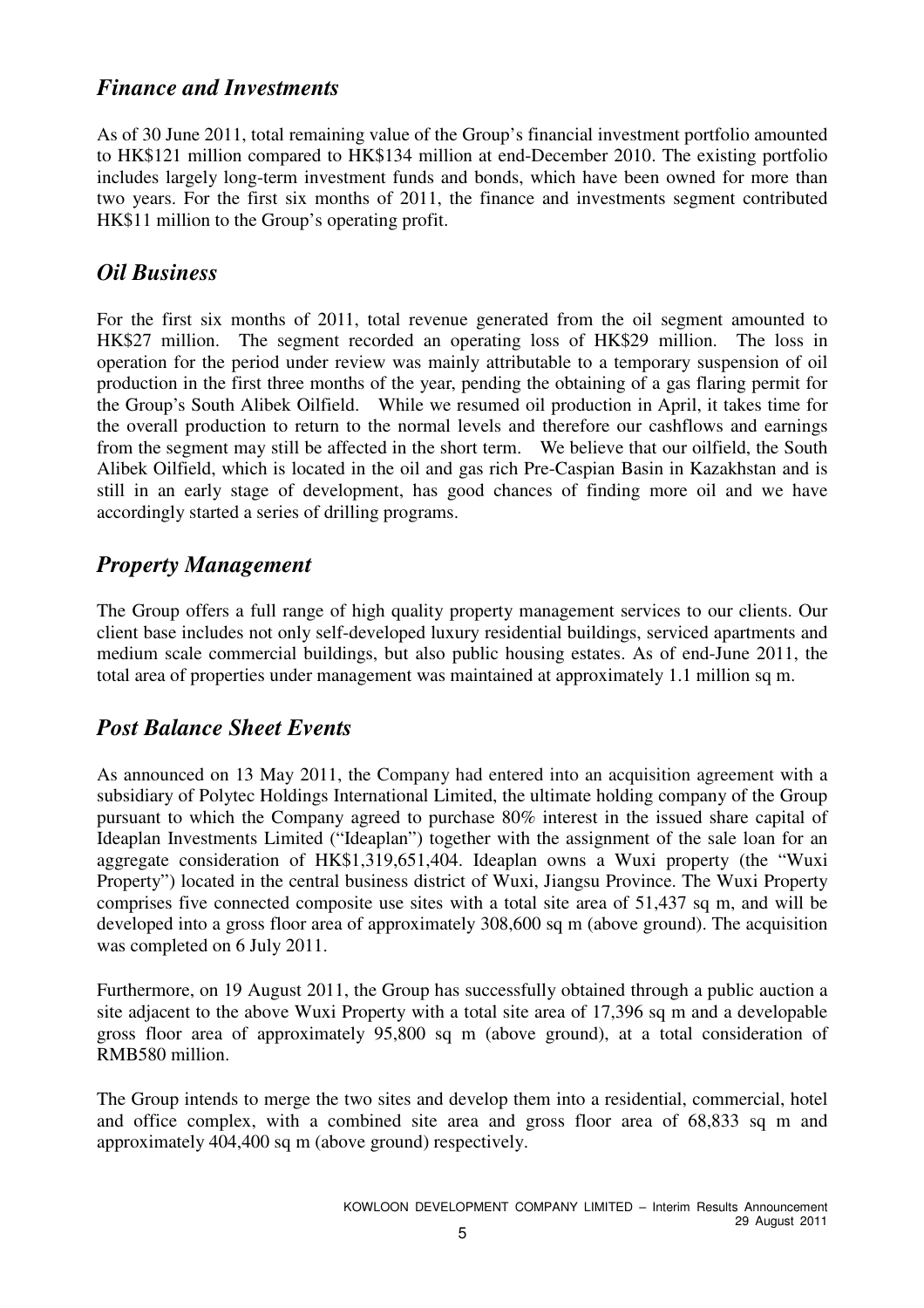# **PROSPECTS**

Following the downgrade of US credit ratings in early August and the on-going debt problems in Europe, the uncertainty over the outlook for the global economy has been mounting. Indeed, the current debt crisis will unlikely be permanently resolved unless the governments in the major developed countries, especially in the US and Europe, are determined to substantially reduce their respective debt levels as their imprudent fiscal policies of the past decades, including over-expansion of their social benefits, have led to the current unsustainable debt burdens in these countries. Therefore, it is expected that the US and many countries in the European Union will further tighten their fiscal policies or implement austerity measures in order for them to return to more sustainable fiscal paths in the next few years. There is a general consensus that these major developed countries with fiscal tightening policies will be in a period of low-growth in the next few quarters and if the relevant governments do not initiate appropriate measures to effectively stimulate their respective economies, the risk of a global economic recession or stagnation will rise.

While the three economies in the Greater China region, Mainland China, Hong Kong and Macau, have still posted relatively strong growth rates during the first half of the year, they have also been facing accelerating inflationary pressures. With fears of property bubbles emerging, these governments have imposed more severe property measures over the first six months of the year. These property restrictive measures will likely suppress potential buyers' appetite in the short term. Over the medium- and long- term, we remain optimistic about the outlook for the three economies and therefore their respective property markets. With a healthy gearing ratio and sizeable landbank, we are well positioned in all three markets. We are expediting the pace of our project development and targeting more project completion in the coming years.

In Mainland China, we acquired an 80% stake in a development project in Wuxi, Jiangsu Province from our controlling shareholder in July. As the first phase of the project is currently under construction, the acquisition of this project has saved the Group substantial time for clearing up the site and avoided potential risks and uncertainties associated with the project. The site is situated in the Congan District, a central business district of Wuxi, with an aggregate site area of over 51,400 sq m. In mid-August, the Group obtained a site adjacent to the above site through a public auction, with a total site area of approximately 17,400 sq m. We plan to merge two sites and the combined site is intended to be developed by phases into a residential, commercial, hotel and office complex, with a gross floor area of exceeding 404,400 sq m (above ground). As our aim to gradually increase overall gross rental income for the Group, the complex will comprise a mega shopping mall, which will be added to its existing investment property portfolio, with a gross floor area of over 100,000 sq m. We expect to start the presale of the first phase of the residential portion in the fourth quarter this year.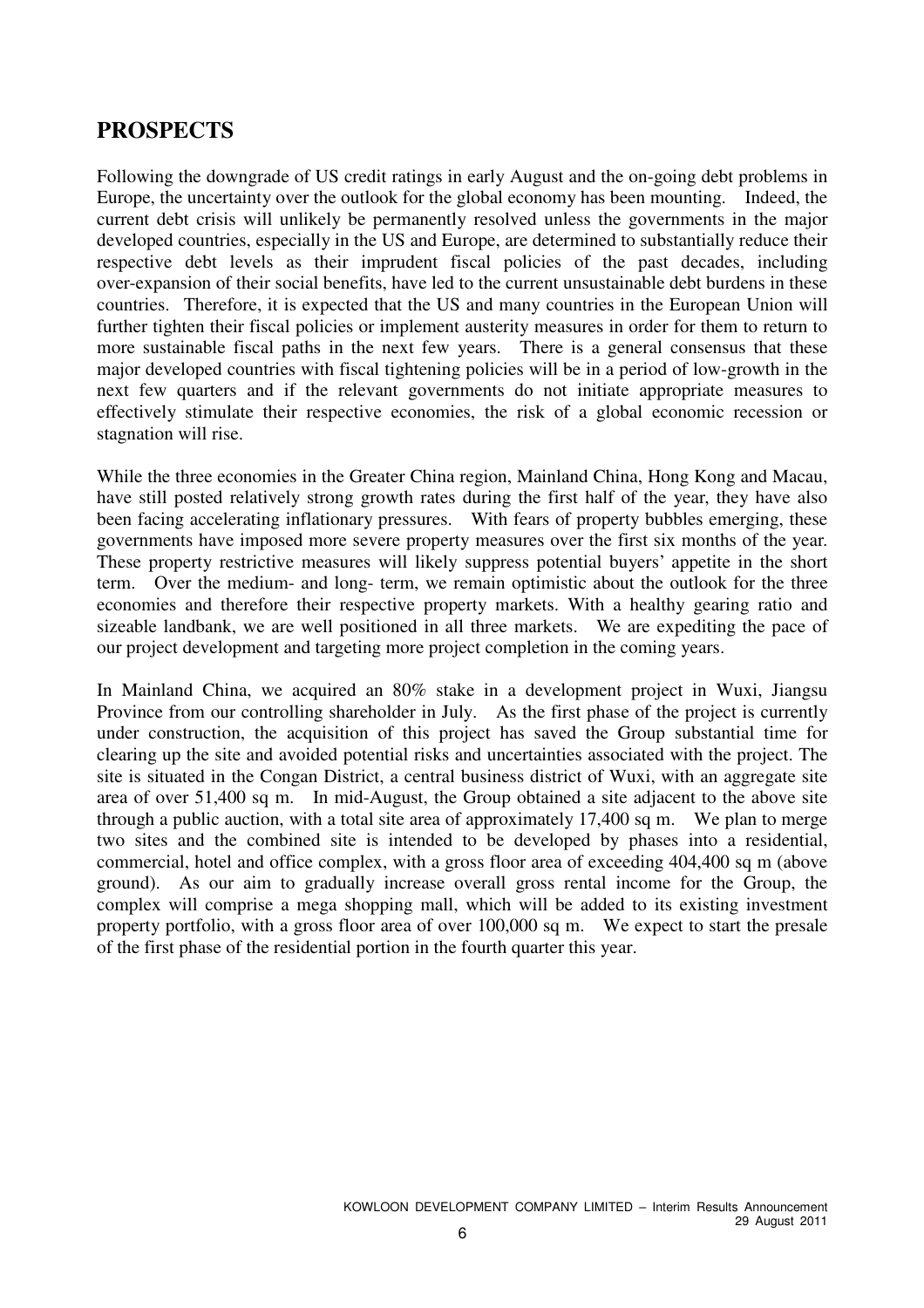In Shenyang, the presale of the first phase of Le Cove City  $(1 \nmid \mathbb{H})$ , the Group's first wholly-owned development site in Mainland China which launched in the fourth quarter last year, has been well received by the market. Despite the restrictive property measures, we have sold a majority of residential units in the first phase of development, with total sales proceeds so far exceeding RMB500 million and a large portion of the sales is likely to be recognised in the second half of this year. The Group plans to launch the presale of the Shenhe project in Shenyang and the Shiqi project in Zhongshan later this year.

In Hong Kong, we have actively been procuring additional landbank for the Group. In July, we acquired an over 80% effective share of a residential and commercial re-development project in Hung Hom, Kowloon. We are in progress to acquire the remaining units of the project, which would form an aggregate site area of 4,038 sq m and it is intended to be developed into a gross floor area of approximately 33,900 sq m. It is expected that the Group will launch the presale of its two development projects, the Belcher's Street project and the Sai Yeung Choi Street North project, within the next 12 months.

In Macau, we are preparing for a formal launch of the presale of Pearl Horizon ( $\overline{\mathbb{B}}$ ), the Group's luxury residential and commercial development project in Lote P of the Orient Pearl District, Macau. This large-scale development project covers an aggregate gross floor area of approximately 700,000 sq m, comprising over 5,000 luxury residential units, a sizeable shopping arcade, a five-star clubhouse as well as over 4,000 car parking spaces. This mega project will be developed in phases in the coming years and we are confident that it will provide substantial cashflows and continuing earnings for the Group during the completion period.

For the second half of 2011, the Group's core earnings will likely be generated from the recognition of the presales proceeds from The Lake (山語湖) in Foshan and Le Cove City (江灣 城) in Shenyang. Barring unforeseen circumstances, it is expected that the Group's operating results for the full year of 2011 will be satisfactory.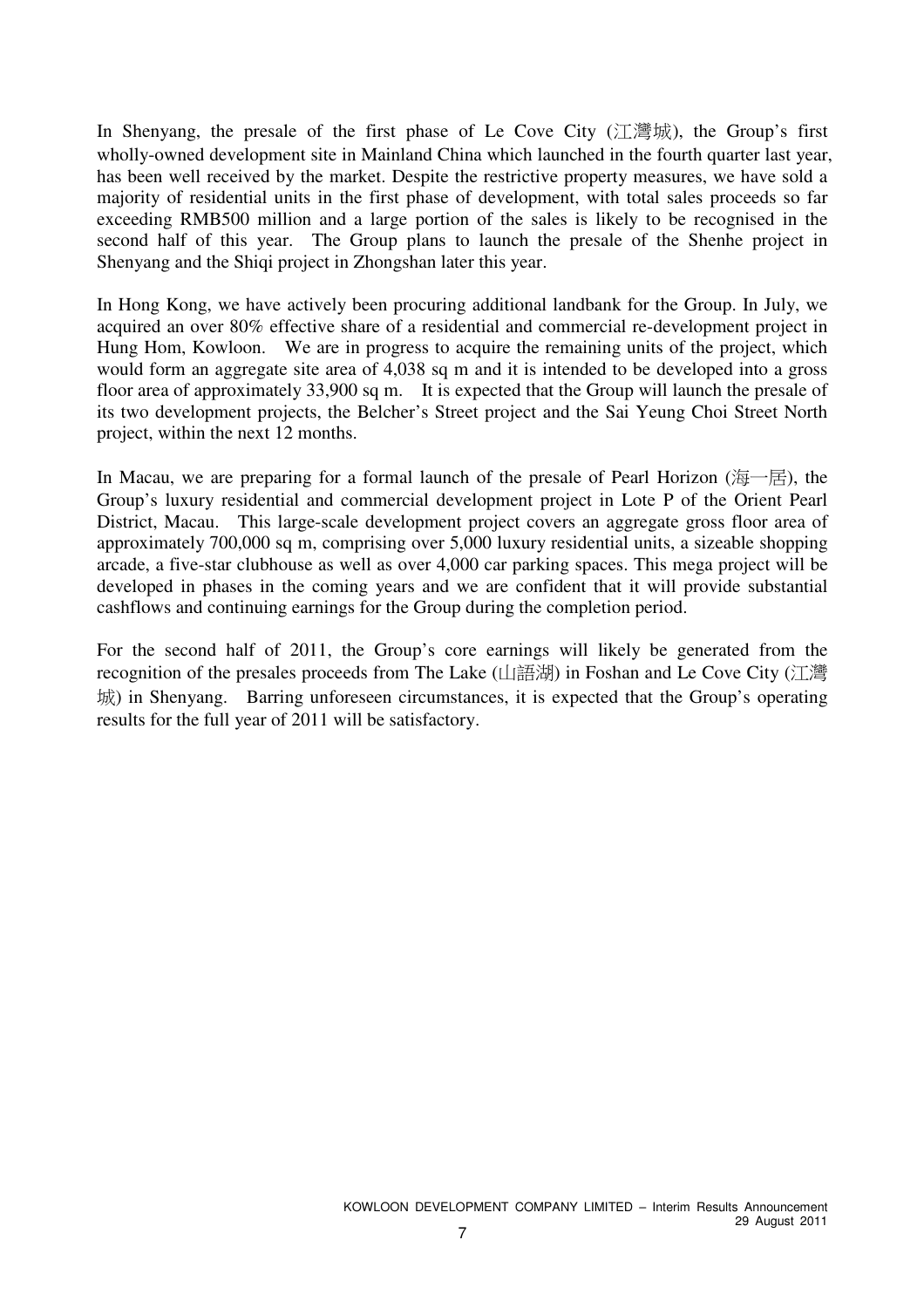# **INTERIM RESULTS**

The unaudited consolidated results of the Group for the six months ended 30 June 2011 together with the comparative figures of 2010 are as follows.

### **Consolidated Income Statement**

|                                                 | Six months ended 30 June |                 |             |  |  |
|-------------------------------------------------|--------------------------|-----------------|-------------|--|--|
|                                                 |                          | 2011            | 2010        |  |  |
|                                                 | <b>Note</b>              | <b>HK\$'000</b> | HK\$'000    |  |  |
|                                                 |                          | (unaudited)     | (unaudited) |  |  |
|                                                 |                          |                 | (restated)  |  |  |
| <b>Turnover</b>                                 | $\mathfrak{Z}$           | 651,604         | 950,938     |  |  |
| Cost of sales                                   |                          | (256, 668)      | (682,067)   |  |  |
| Other revenue                                   |                          | 8,976           | 19,393      |  |  |
| Other net income                                | $\overline{4}$           | 213,625         | 16,882      |  |  |
| Depreciation and amortisation                   |                          | (5,779)         | (5, 494)    |  |  |
| <b>Staff</b> costs                              |                          | (68, 375)       | (45, 460)   |  |  |
| Other operating expenses                        |                          | (90, 189)       | (40,969)    |  |  |
| Impairment loss on properties written back      |                          |                 | 154,770     |  |  |
| Fair value changes on investment properties     |                          | 296,310         | 396,506     |  |  |
| <b>Profit from operations</b>                   |                          | 749,504         | 764,499     |  |  |
| Finance costs                                   | 5                        | (17, 891)       | (5,884)     |  |  |
| Share of profits of associated companies        |                          | 169             | 1,308       |  |  |
| Share of profits of jointly controlled entities |                          | 190,139         | 11,329      |  |  |
| <b>Profit before taxation</b>                   |                          | 921,921         | 771,252     |  |  |
| Income tax                                      | 6                        | (43, 174)       | (44, 185)   |  |  |
| <b>Profit for the period</b>                    |                          | 878,747         | 727,067     |  |  |
| <b>Attributable to:</b>                         |                          |                 |             |  |  |
| Shareholders of the Company                     |                          | 829,988         | 675,901     |  |  |
| Non-controlling interests                       |                          | 48,759          | 51,166      |  |  |
| Profit for the period                           |                          | 878,747         | 727,067     |  |  |
| <b>Earnings per share - Basic/Diluted</b>       | 7                        | <b>HK\$0.72</b> | HK\$0.59    |  |  |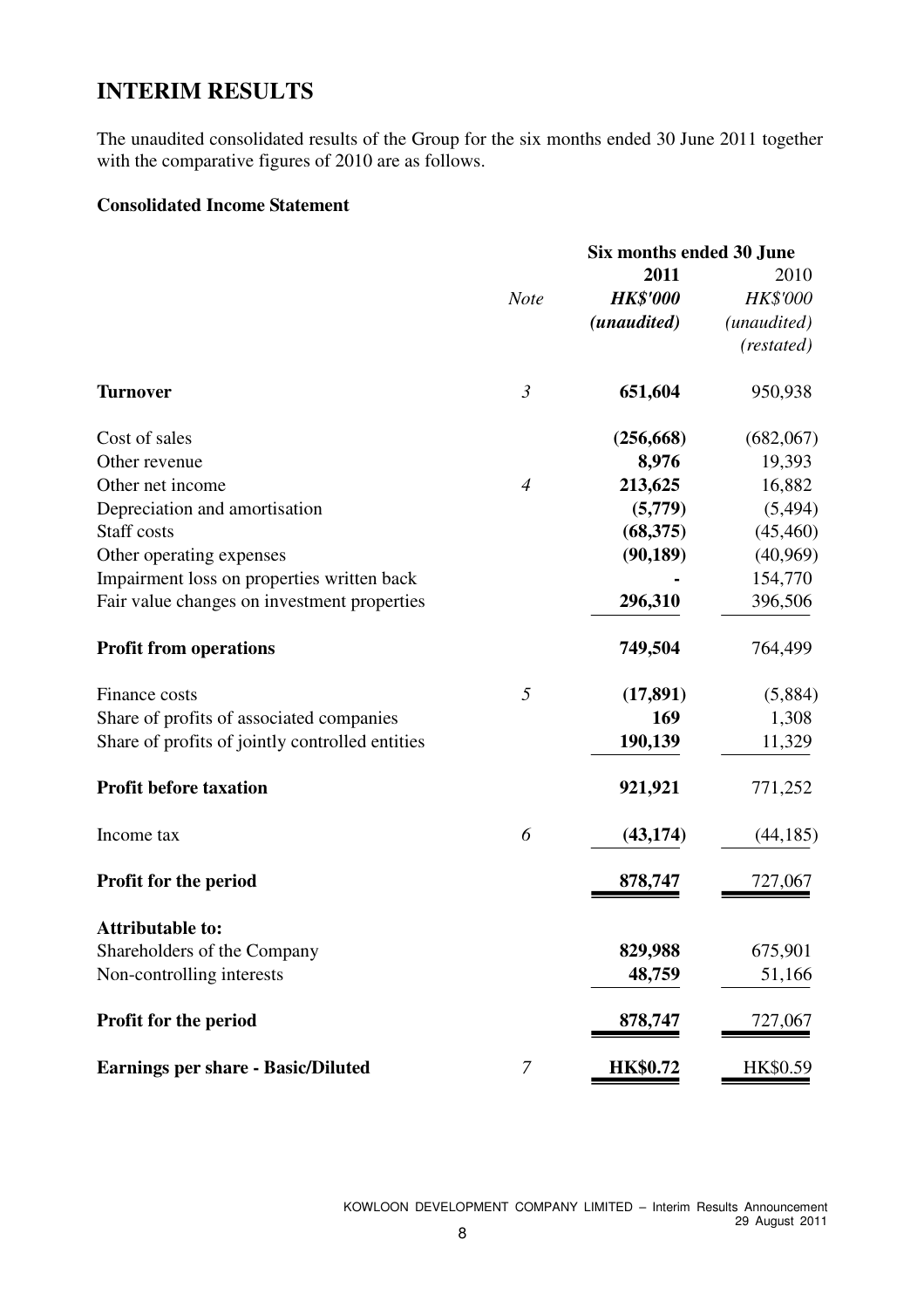# **Consolidated Statement of Comprehensive Income**

|                                                         | Six months ended 30 June |                 |  |
|---------------------------------------------------------|--------------------------|-----------------|--|
|                                                         | 2011                     | 2010            |  |
|                                                         | <b>HK\$'000</b>          | <b>HK\$'000</b> |  |
|                                                         | (unaudited)              | (unaudited)     |  |
|                                                         |                          | (restated)      |  |
| Profit for the period                                   | 878,747                  | 727,067         |  |
| Other comprehensive income for the period               |                          |                 |  |
| Exchange differences on translation of                  |                          |                 |  |
| accounts of overseas subsidiaries                       | 47,353                   | 20,620          |  |
| Changes in fair value of available-for-sale investments | 2,147                    | (312)           |  |
| Changes in fair value of interests in property          |                          |                 |  |
| development                                             | 12,942                   |                 |  |
| Share of other comprehensive income of                  |                          |                 |  |
| jointly controlled entities and associated companies    | 59,898                   | 19,978          |  |
| Transfer to income statement                            |                          |                 |  |
| upon disposal of a subsidiary                           | (481)                    |                 |  |
|                                                         | 121,859                  | 40,286          |  |
| Total comprehensive income for the period               | 1,000,606                | 767,353         |  |
| <b>Attributable to:</b>                                 |                          |                 |  |
| Shareholders of the Company                             | 947,862                  | 714,934         |  |
| Non-controlling interests                               | 52,744                   | 52,419          |  |
| Total comprehensive income for the period               | 1,000,606                | 767,353         |  |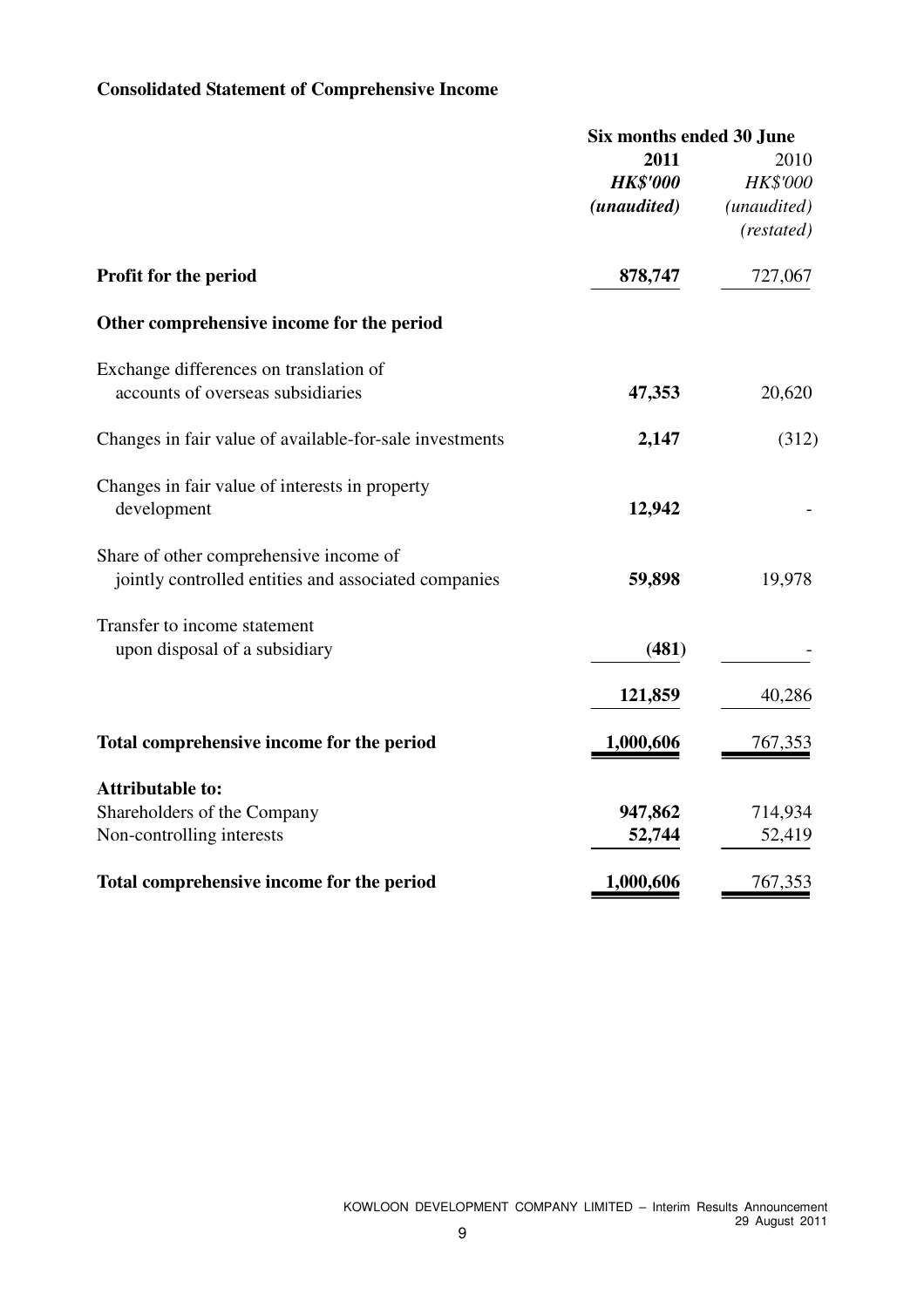### **Consolidated Balance Sheet**

|                                         |      | At 30 June 2011 |                 | At 31 December 2010 |            |
|-----------------------------------------|------|-----------------|-----------------|---------------------|------------|
|                                         | Note | <b>HK\$'000</b> | <b>HK\$'000</b> | HK\$'000            | HK\$'000   |
|                                         |      | (unaudited)     | (unaudited)     | (audited)           | (audited)  |
| <b>Non-current assets</b>               |      |                 |                 |                     |            |
| Fixed assets                            |      |                 |                 |                     |            |
| - Investment properties                 |      |                 | 7,536,590       |                     | 7,411,650  |
| - Leasehold land held for own use       |      |                 | 232,265         |                     | 235,568    |
| - Other property, plant and equipment   |      |                 | 1,153,801       |                     | 1,106,773  |
|                                         |      |                 | 8,922,656       |                     | 8,753,991  |
| Oil exploitation assets                 |      |                 | 122,088         |                     | 123,144    |
| Interests in property development       |      |                 | 10,186,346      |                     | 10,173,404 |
| Interest in jointly controlled entities |      |                 | 1,752,479       |                     | 1,541,645  |
| Interest in associated companies        |      |                 | 1,918,685       |                     | 1,675,361  |
| Financial investments                   |      |                 | 22,788          |                     | 29,346     |
| Loans and advances                      |      |                 | 2,138           |                     | 3,717      |
| Other deposit                           |      |                 |                 |                     | 2,527      |
| Deferred tax assets                     |      |                 | 6,735           |                     | 7,464      |
|                                         |      |                 | 22,933,915      |                     | 22,310,599 |
| <b>Current assets</b>                   |      |                 |                 |                     |            |
| Inventories                             |      | 8,689,239       |                 | 7,487,859           |            |
| Trade and other receivables             | 9    | 798,153         |                 | 185,212             |            |
| Loans and advances                      |      | 21,476          |                 | 19,043              |            |
| Amounts due from jointly                |      |                 |                 |                     |            |
| controlled entities                     |      | 140,745         |                 | 154,278             |            |
| Financial investments                   |      | 98,252          |                 | 104,594             |            |
| Time deposits (pledged)                 |      | 15,000          |                 | 15,000              |            |
| Cash and cash equivalents               |      | 735,645         |                 | 719,684             |            |
|                                         |      | 10,498,510      |                 | 8,685,670           |            |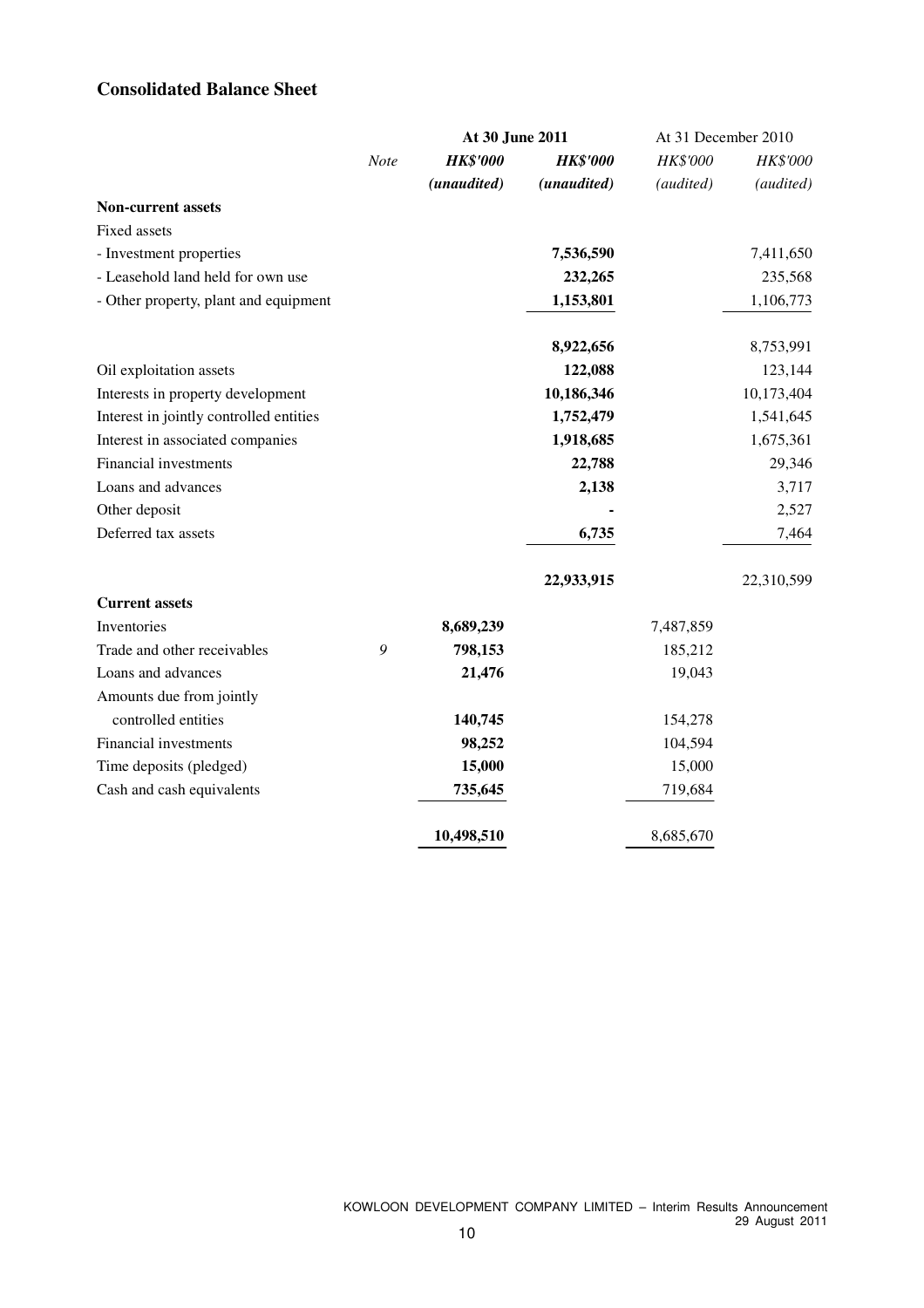|                                              |      | At 30 June 2011 |                   | At 31 December 2010 |            |
|----------------------------------------------|------|-----------------|-------------------|---------------------|------------|
|                                              | Note | <b>HK\$'000</b> | <b>HK\$'000</b>   | HK\$'000            | HK\$'000   |
|                                              |      | (unaudited)     | (unaudited)       | (audited)           | (audited)  |
| <b>Current liabilities</b>                   |      |                 |                   |                     |            |
| Trade and other payables                     | 10   | 1,536,414       |                   | 1,273,187           |            |
| Amount due to a jointly controlled entity    |      | 566,532         |                   | 554,448             |            |
| <b>Bank</b> loans                            |      | 1,242,500       |                   | 3,855,500           |            |
| Current taxation                             |      | 340,821         |                   | 298,465             |            |
|                                              |      | 3,686,267       |                   | 5,981,600           |            |
| Net current assets                           |      |                 | 6,812,243         |                     | 2,704,070  |
| <b>Total assets less current liabilities</b> |      |                 | 29,746,158        |                     | 25,014,669 |
| <b>Non-current liabilities</b>               |      |                 |                   |                     |            |
| Loan from ultimate holding company           |      | 1,750,699       |                   | 896,569             |            |
| Amount payable to ultimate                   |      |                 |                   |                     |            |
| holding company                              |      | 881,605         |                   | 627,901             |            |
| <b>Bank</b> loans                            |      | 4,678,701       |                   | 1,660,447           |            |
| Other payables                               |      | 46,981          |                   | 46,872              |            |
| Deferred tax liabilities                     |      | 295,528         |                   | 303,170             |            |
|                                              |      |                 | 7,653,514         |                     | 3,534,959  |
| <b>Net assets</b>                            |      |                 | <u>22,092,644</u> |                     | 21,479,710 |
| <b>Capital and reserves</b>                  |      |                 |                   |                     |            |
| Share capital                                |      |                 | 115,068           |                     | 115,068    |
| Reserves                                     |      |                 | 19,052,899        |                     | 18,473,255 |
| Total equity attributable to the             |      |                 |                   |                     |            |
| shareholders of the Company                  |      |                 | 19,167,967        |                     | 18,588,323 |
| <b>Non-controlling interests</b>             |      |                 | 2,924,677         |                     | 2,891,387  |
| <b>Total equity</b>                          |      |                 | 22,092,644        |                     | 21,479,710 |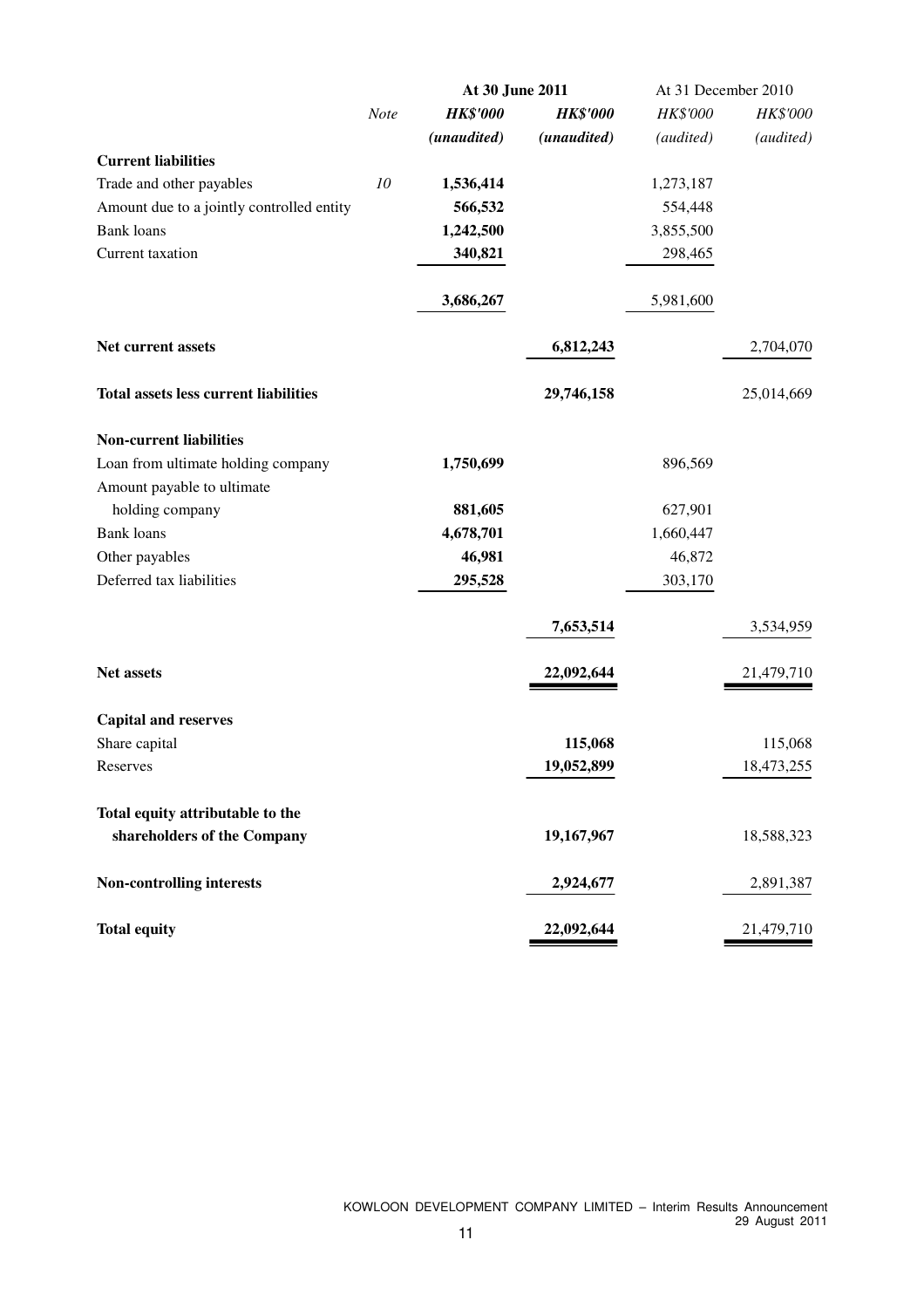#### *Notes*

#### **1 Basis of preparation**

The unaudited interim financial report has been prepared in accordance with the applicable disclosure provisions of the Rules Governing the Listing of Securities on The Stock Exchange of Hong Kong Limited, including compliance with Hong Kong Accounting Standard ("HKAS") 34, "Interim financial reporting", issued by the Hong Kong Institute of Certified Public Accountants ("HKICPA").

The interim financial report has been prepared in accordance with the same accounting policies adopted in the 2010 annual accounts, except for the accounting policy changes that are expected to be reflected in the 2011 annual accounts. Details of these changes in accounting policies are set out in note 2.

The preparation of an interim financial report in conformity with HKAS 34 requires management to make judgements, estimates and assumptions that affect the application of policies and reported amounts of assets and liabilities, income and expenses on a year to date basis. Actual results may differ from these estimates.

#### **2 Changes in accounting policies**

The HKICPA has issued a number of amendments to Hong Kong Financial Reporting Standards ("HKFRSs", which term collectively includes Hong Kong Financial Reporting Standards, HKASs and Interpretations), and one new Interpretation that are first effective for the current accounting period of the Group. Of these, the following developments are relevant to the Group's interim financial report:

- HKAS 24 (revised 2009), "Related party disclosures"
- Improvements to HKFRSs (2010)

These developments related primarily to clarification of certain disclosure requirements applicable to the Group's accounts and have had no material impact on the contents of this interim financial report.

The Group has not applied any new standard or interpretation that is not yet effective for the current accounting period, with the exception of the amendments to HKAS 12, "Income taxes", in respect of the recognition of deferred tax on investment properties carried at fair value under HKAS 40, "Investment property". The amendments are effective for annual periods beginning on or after 1 January 2012, but as permitted by the amendments, the Group has already early adopted the amendments for the year ended 31 December 2010.

As a result of this change in policy, the Group now measures any deferred tax liability in respect of its investment properties with reference to the tax liability that would arise if the properties were disposed of at their carrying amounts at the balance sheet date unless the property is depreciable and is held within a business model whose objective is to consume substantially all of the economic benefit embodied in the property over time, rather than through sale. Previously, where these properties were held under leasehold interests, deferred tax was generally measured using the tax rate that would apply as a result of recovery of the asset's value through use.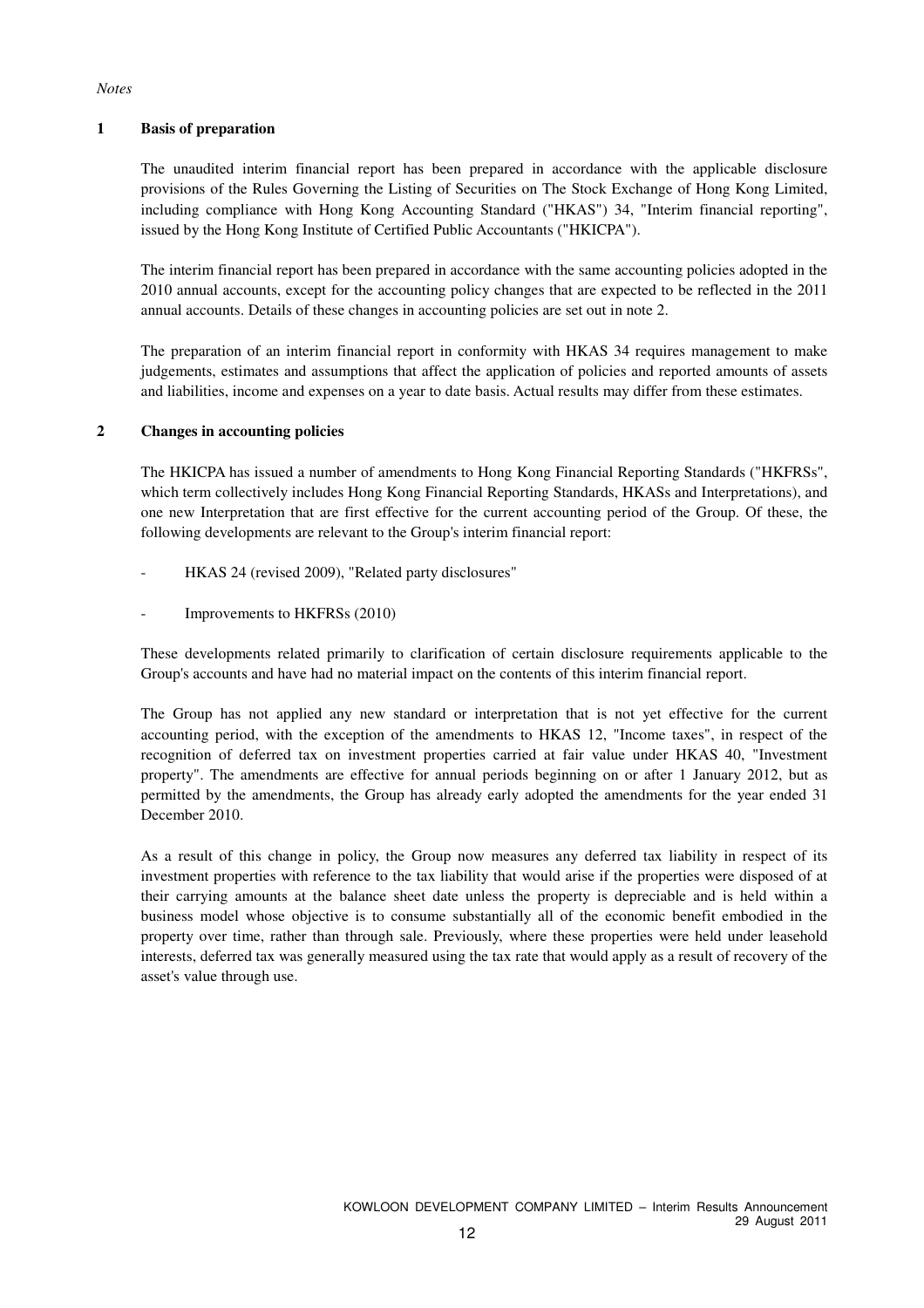This change in policy has been applied retrospectively, with consequential adjustments to comparatives for the six months ended 30 June 2010. This has resulted in a reduction in the amount of deferred tax provided on valuation gain in respect of certain investment properties of the Group. The effects are shown as follows:

|                                        |                 | Effect of       |                 |
|----------------------------------------|-----------------|-----------------|-----------------|
|                                        | As              | adoption of     |                 |
|                                        | previously      | amendments      |                 |
|                                        | reported        | to HKAS 12      | As restated     |
|                                        | <b>HK\$'000</b> | <b>HK\$'000</b> | <b>HK\$'000</b> |
| <b>Consolidated income statement</b>   |                 |                 |                 |
| for the six months ended 30 June 2010: |                 |                 |                 |
| Income tax                             | 110,511         | (66,326)        | 44,185          |
| Profit for the period                  | 660,741         | 66,326          | 727,067         |
| Profit attributable to:                |                 |                 |                 |
| Shareholders of the Company            | 609,575         | 66,326          | 675,901         |
| Earnings per share - Basic/Diluted     | HK\$0.53        | <b>HK\$0.06</b> | HK\$0.59        |

#### **3 Segment reporting**

The Group manages its business by a mixture of both business lines and geography. In a manner consistent with the way in which information is reported internally to the Group's top management for the purposes of assessing segment performance and allocating resources between segments, the Group has identified the following seven reportable segments.

- Property development segment (Hong Kong/Macau/Mainland China) : the development and sales of properties. Given the importance of property development division to the Group, the Group's property development business is segregated further into three reportable segments on a geographical basis.
- Property investment segment : the leasing of properties to generate rental income and to gain from the appreciation in the properties' values in the long term.
- Finance and investments segment : the financial investments and the provision of finance services.
- Oil segment: oil exploration and production.
- Other businesses segment : mainly includes income from the sale of ice and the provision of cold storage services and treasury operations.

Turnover comprises mainly rental income from properties, gross proceeds from sales of properties, crude oil and held for trading investments, income from interests in property development, dividend and interest income.

Reporting segment profit represents profit before tax by excluding fair value changes on investment properties, finance costs, exceptional items and head office and corporate income/expenses.

Segment assets include all tangible, intangible assets and current assets with the exception of deferred tax assets and other corporate assets.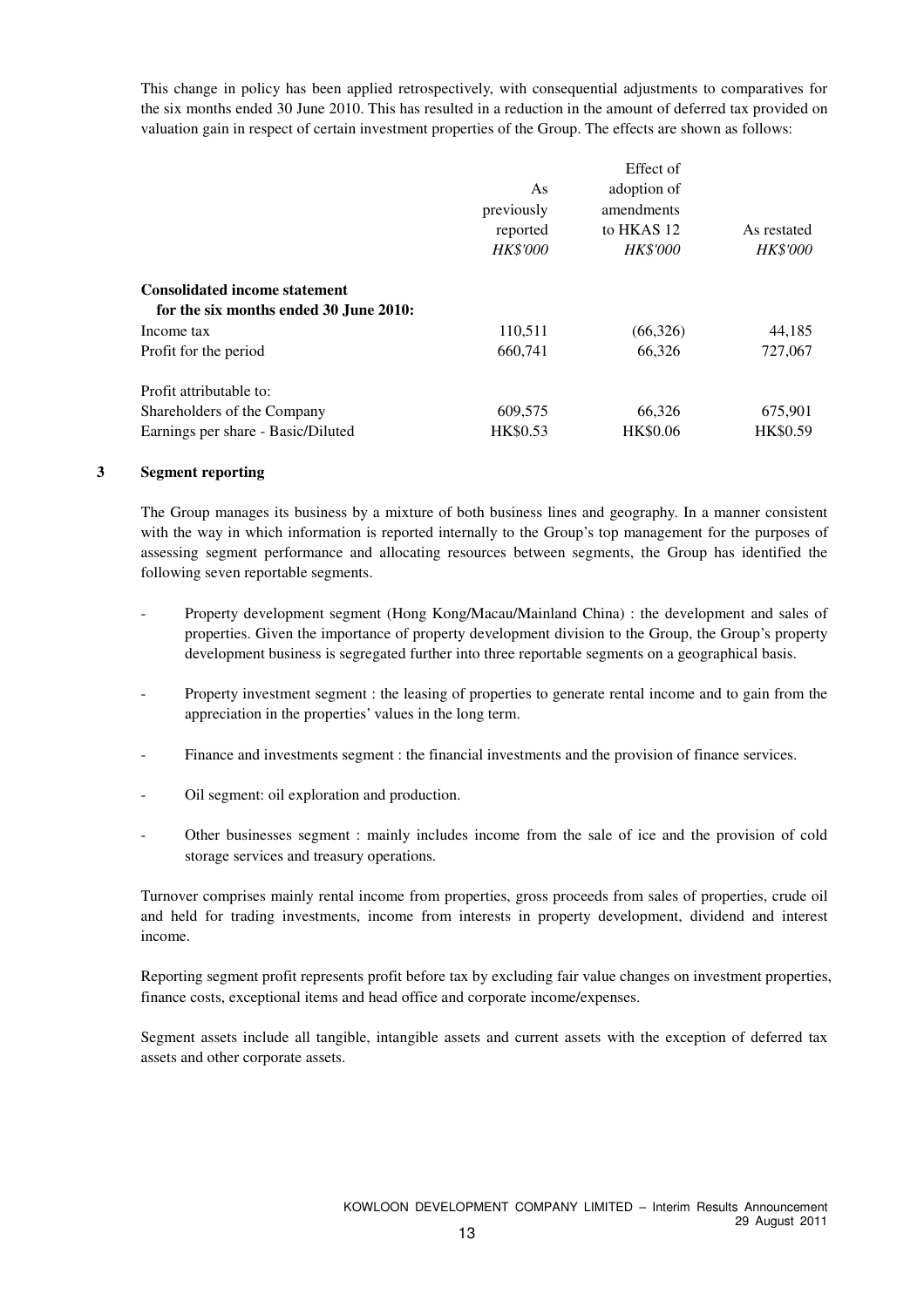#### **3 Segment reporting** *(continued)*

Information regarding the Group's reportable segments as provided to the Group's top management for the purposes of resource allocation and assessment of segment performance for the period is set out below.

|                                                                                              |                                        |                                     |                                 |                             |                                                        |                                   | Six months ended 30 June 2011   |                                  |  |  |  |  |  |  |  |  |  |
|----------------------------------------------------------------------------------------------|----------------------------------------|-------------------------------------|---------------------------------|-----------------------------|--------------------------------------------------------|-----------------------------------|---------------------------------|----------------------------------|--|--|--|--|--|--|--|--|--|
|                                                                                              |                                        |                                     | Property development            |                             |                                                        |                                   |                                 |                                  |  |  |  |  |  |  |  |  |  |
|                                                                                              | <b>Consolidated</b><br><b>HK\$'000</b> | <b>Hong Kong</b><br><b>HK\$'000</b> | <b>Macau</b><br><b>HK\$'000</b> | Mainland<br><b>HK\$'000</b> | <b>Property</b><br>China investment<br><b>HK\$'000</b> | <b>Finance and</b><br>investments | Oil<br><b>HK\$'000 HK\$'000</b> | <b>Others</b><br><b>HK\$'000</b> |  |  |  |  |  |  |  |  |  |
| Turnover                                                                                     | 651,604                                | 380,631                             | 48,102                          |                             | 146,645                                                | 18,357                            | 27,333                          | 30,536                           |  |  |  |  |  |  |  |  |  |
| Reportable segment profit                                                                    | 465,989                                | 241,276                             | 33,863                          | 45,717                      | 156,244                                                | 10,735                            | (29, 123)                       | 7,277                            |  |  |  |  |  |  |  |  |  |
| Other net income                                                                             | 131,878                                |                                     |                                 |                             | 131,878                                                |                                   |                                 |                                  |  |  |  |  |  |  |  |  |  |
| Fair value changes on<br>investment properties                                               | 296,310                                |                                     |                                 | $\blacksquare$              | 296,310                                                |                                   |                                 |                                  |  |  |  |  |  |  |  |  |  |
| Share of fair value changes<br>on investment<br>properties of a jointly<br>controlled entity | 106,040                                |                                     |                                 |                             | 106,040                                                |                                   |                                 |                                  |  |  |  |  |  |  |  |  |  |
| Head office and corporate<br>expenses                                                        | (60, 405)                              |                                     |                                 |                             |                                                        |                                   |                                 |                                  |  |  |  |  |  |  |  |  |  |
| Finance costs                                                                                | (17, 891)                              |                                     |                                 |                             |                                                        |                                   |                                 |                                  |  |  |  |  |  |  |  |  |  |
| Profit before taxation                                                                       | 921,921                                |                                     |                                 |                             |                                                        |                                   |                                 |                                  |  |  |  |  |  |  |  |  |  |
| Share of profits of<br>associated companies                                                  | 169                                    |                                     |                                 | (597)                       |                                                        |                                   |                                 | 766                              |  |  |  |  |  |  |  |  |  |
| Share of profits of                                                                          |                                        |                                     |                                 |                             |                                                        |                                   |                                 |                                  |  |  |  |  |  |  |  |  |  |
| jointly controlled entities                                                                  | 190,139                                |                                     |                                 | 67,589                      | 122,550                                                |                                   |                                 |                                  |  |  |  |  |  |  |  |  |  |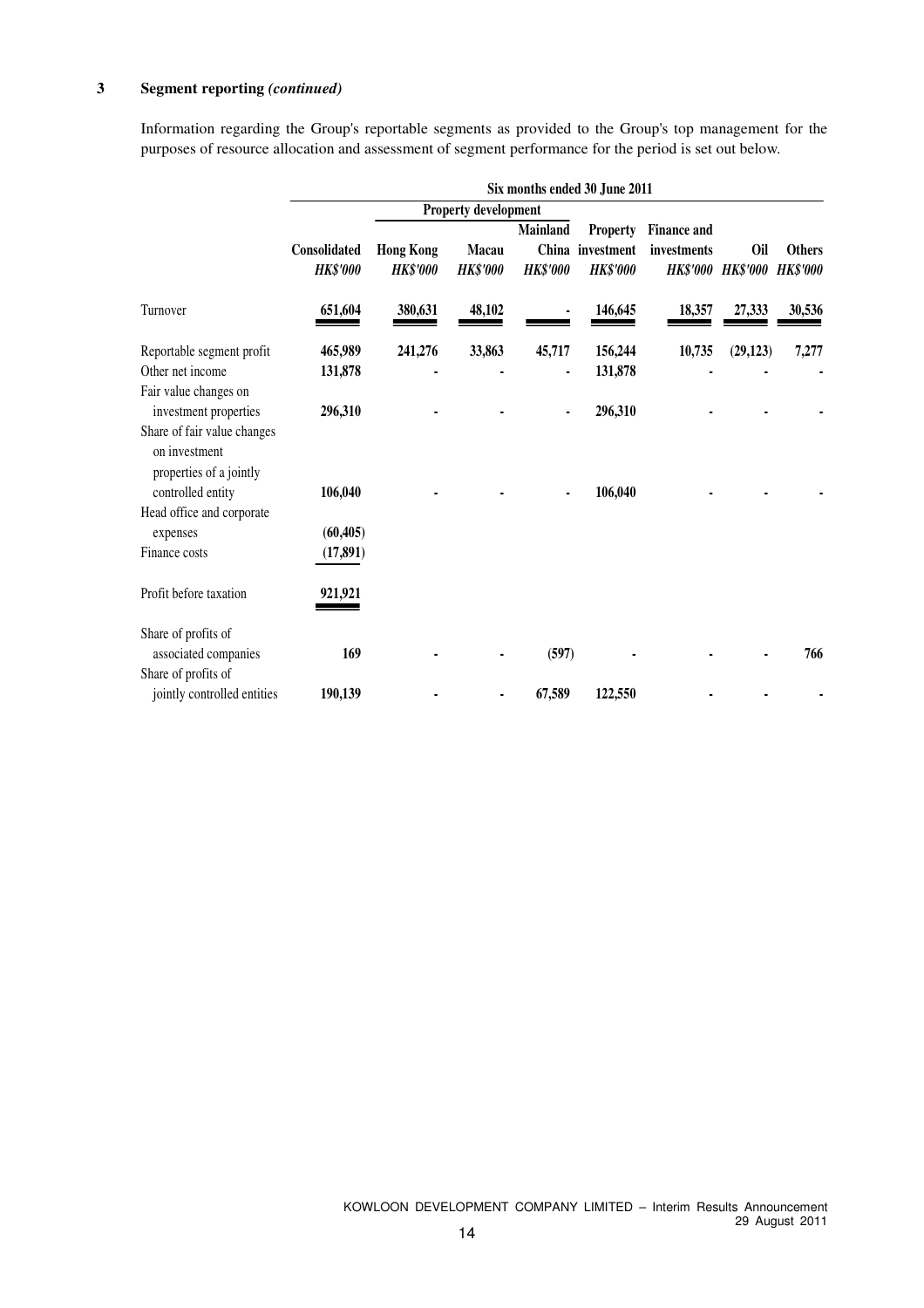|                                                                             | Six months ended 30 June 2010 |                       |                      |                               |                                    |                                        |                    |  |  |  |
|-----------------------------------------------------------------------------|-------------------------------|-----------------------|----------------------|-------------------------------|------------------------------------|----------------------------------------|--------------------|--|--|--|
|                                                                             |                               |                       | Property development |                               |                                    |                                        |                    |  |  |  |
|                                                                             | Consolidated<br>HK\$'000      | Hong Kong<br>HK\$'000 | Macau<br>HK\$'000    | Mainland<br>China<br>HK\$'000 | Property<br>investment<br>HK\$'000 | Finance and<br>investments<br>HK\$'000 | Others<br>HK\$'000 |  |  |  |
| Turnover                                                                    | 950,938                       | 1,410                 | 775,649              |                               | 135,279                            | 12,210                                 | 26,390             |  |  |  |
| Reportable segment profit                                                   | 414,289                       | 158,631               | 95,083               | (2,573)                       | 138,166                            | 19,403                                 | 5,579              |  |  |  |
| Other net income                                                            | 9,826                         |                       |                      |                               | 9,826                              |                                        |                    |  |  |  |
| Fair value changes on<br>investment properties<br>Head office and corporate | 396,506                       |                       |                      |                               | 396,506                            |                                        |                    |  |  |  |
| expenses                                                                    | (43, 485)                     |                       |                      |                               |                                    |                                        |                    |  |  |  |
| Finance costs                                                               | (5,884)                       |                       |                      |                               |                                    |                                        |                    |  |  |  |
| Profit before taxation                                                      | 771,252                       |                       |                      |                               |                                    |                                        |                    |  |  |  |
| Share of profits of<br>associated companies                                 | 1,308                         |                       |                      |                               |                                    |                                        | 1,308              |  |  |  |
| Share of profits of                                                         |                               |                       |                      |                               |                                    |                                        |                    |  |  |  |
| jointly controlled entities                                                 | 11,329                        |                       |                      | 196                           | 11,133                             |                                        |                    |  |  |  |
| Impairment loss on properties                                               |                               |                       |                      |                               |                                    |                                        |                    |  |  |  |
| written back                                                                | 154,770                       | 154,770               |                      |                               |                                    |                                        |                    |  |  |  |

|                                                                    | At 30 June 2011                        |                                     |                                 |                                    |                                                        |                                   |                                        |                                  |
|--------------------------------------------------------------------|----------------------------------------|-------------------------------------|---------------------------------|------------------------------------|--------------------------------------------------------|-----------------------------------|----------------------------------------|----------------------------------|
|                                                                    |                                        |                                     | <b>Property development</b>     |                                    |                                                        |                                   |                                        |                                  |
|                                                                    | <b>Consolidated</b><br><b>HK\$'000</b> | <b>Hong Kong</b><br><b>HK\$'000</b> | <b>Macau</b><br><b>HK\$'000</b> | <b>Mainland</b><br><b>HK\$'000</b> | <b>Property</b><br>China investment<br><b>HK\$'000</b> | <b>Finance and</b><br>investments | <b>Oil</b><br><b>HK\$'000 HK\$'000</b> | <b>Others</b><br><b>HK\$'000</b> |
| Reportable segment assets                                          | 32,659,918                             | 5,333,135                           | 10,280,565                      | 6,894,195                          | 8,440,406                                              |                                   | 152,858 1,274,643                      | 284,116                          |
| Deferred tax assets                                                | 6,735                                  |                                     |                                 |                                    |                                                        |                                   |                                        |                                  |
| Time deposits (pledged)                                            | 15,000                                 |                                     |                                 |                                    |                                                        |                                   |                                        |                                  |
| Cash and cash equivalents                                          | 735,645                                |                                     |                                 |                                    |                                                        |                                   |                                        |                                  |
| Head office and<br>corporate assets                                | 15,127                                 |                                     |                                 |                                    |                                                        |                                   |                                        |                                  |
| Consolidated total assets                                          | 33,432,425                             |                                     |                                 |                                    |                                                        |                                   |                                        |                                  |
| Interest in associated<br>companies                                | 1,918,685                              |                                     | ٠                               | 1,909,662                          |                                                        |                                   | ٠                                      | 9,023                            |
| Interest in and amounts<br>due from jointly<br>controlled entities | 1,893,224                              |                                     | ٠                               | 1,203,971                          | 689,253                                                |                                   |                                        |                                  |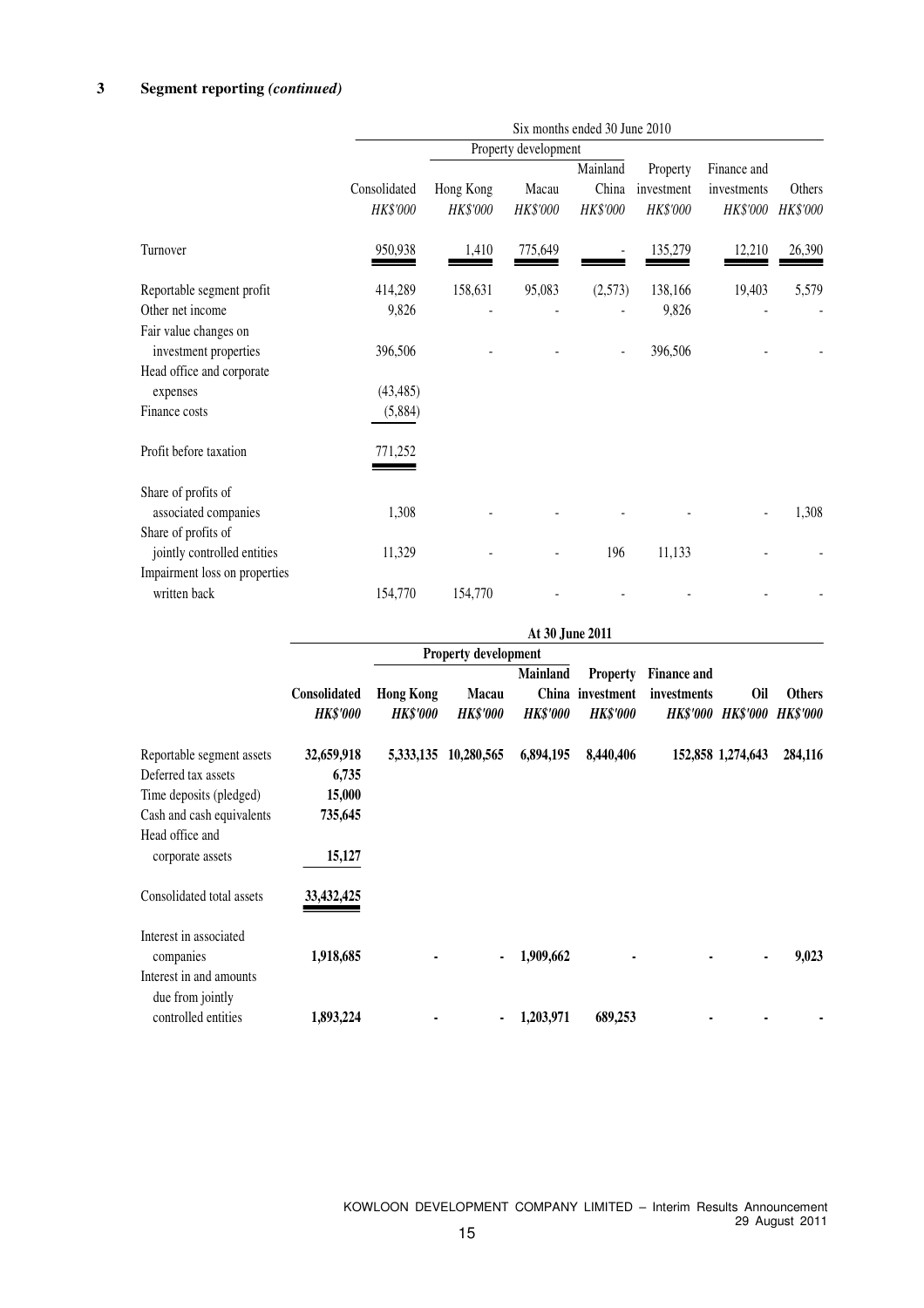#### **3 Segment reporting** *(continued)*

|                                                                | At 31 December 2010      |                       |                          |                               |                                    |                                               |                          |                    |
|----------------------------------------------------------------|--------------------------|-----------------------|--------------------------|-------------------------------|------------------------------------|-----------------------------------------------|--------------------------|--------------------|
|                                                                | Property development     |                       |                          |                               |                                    |                                               |                          |                    |
|                                                                | Consolidated<br>HK\$'000 | Hong Kong<br>HK\$'000 | Macau<br>HK\$'000        | Mainland<br>China<br>HK\$'000 | Property<br>investment<br>HK\$'000 | Finance and<br>investments<br><i>HK\$'000</i> | Oil<br><i>HK\$'000</i>   | Others<br>HK\$'000 |
| Reportable segment assets                                      | 30,234,331               | 4,255,834             | 10,285,205               | 6,026,766                     | 8,002,462                          |                                               | 164,000 1,220,557        | 279,507            |
| Deferred tax assets                                            | 7,464                    |                       |                          |                               |                                    |                                               |                          |                    |
| Time deposits (pledged)                                        | 15,000                   |                       |                          |                               |                                    |                                               |                          |                    |
| Cash and cash equivalents                                      | 719,684                  |                       |                          |                               |                                    |                                               |                          |                    |
| Head office and<br>corporate assets                            | 19,790                   |                       |                          |                               |                                    |                                               |                          |                    |
| Consolidated total assets                                      | 30,996,269               |                       |                          |                               |                                    |                                               |                          |                    |
| Interest in associated<br>companies<br>Interest in and amounts | 1,675,361                |                       | $\blacksquare$           | 1,667,105                     |                                    |                                               | $\overline{\phantom{a}}$ | 8,256              |
| due from jointly<br>controlled entities                        | 1,695,923                |                       | $\overline{\phantom{a}}$ | 1,111,899                     | 584,024                            |                                               |                          |                    |

#### **4 Other net income**

Other net income represents a net gain on disposal of investment properties of HK\$131,878,000 (six months ended 30 June 2010: HK\$9,826,000), a net gain of HK\$88,089,000 (six months ended 30 June 2010: Nil) in relation to the disposal of a subsidiary engaged in property development and fair value changes on held for trading listed investments of loss of HK\$6,342,000 (six months ended 30 June 2010 : gain of HK\$7,056,000).

#### **5 Finance costs**

|                                                                  | Six months ended 30 June |                 |  |
|------------------------------------------------------------------|--------------------------|-----------------|--|
|                                                                  | 2011                     | 2010            |  |
|                                                                  | <b>HK\$'000</b>          | <b>HK\$'000</b> |  |
| Interest on bank loans and overdrafts                            | 41,151                   | 26,585          |  |
| Interest on loan from/amount payable to ultimate holding company | 8,809                    | 3,187           |  |
| Less: Amount capitalised                                         | (32,069)                 | (23, 888)       |  |
|                                                                  | 17,891                   | 5,884           |  |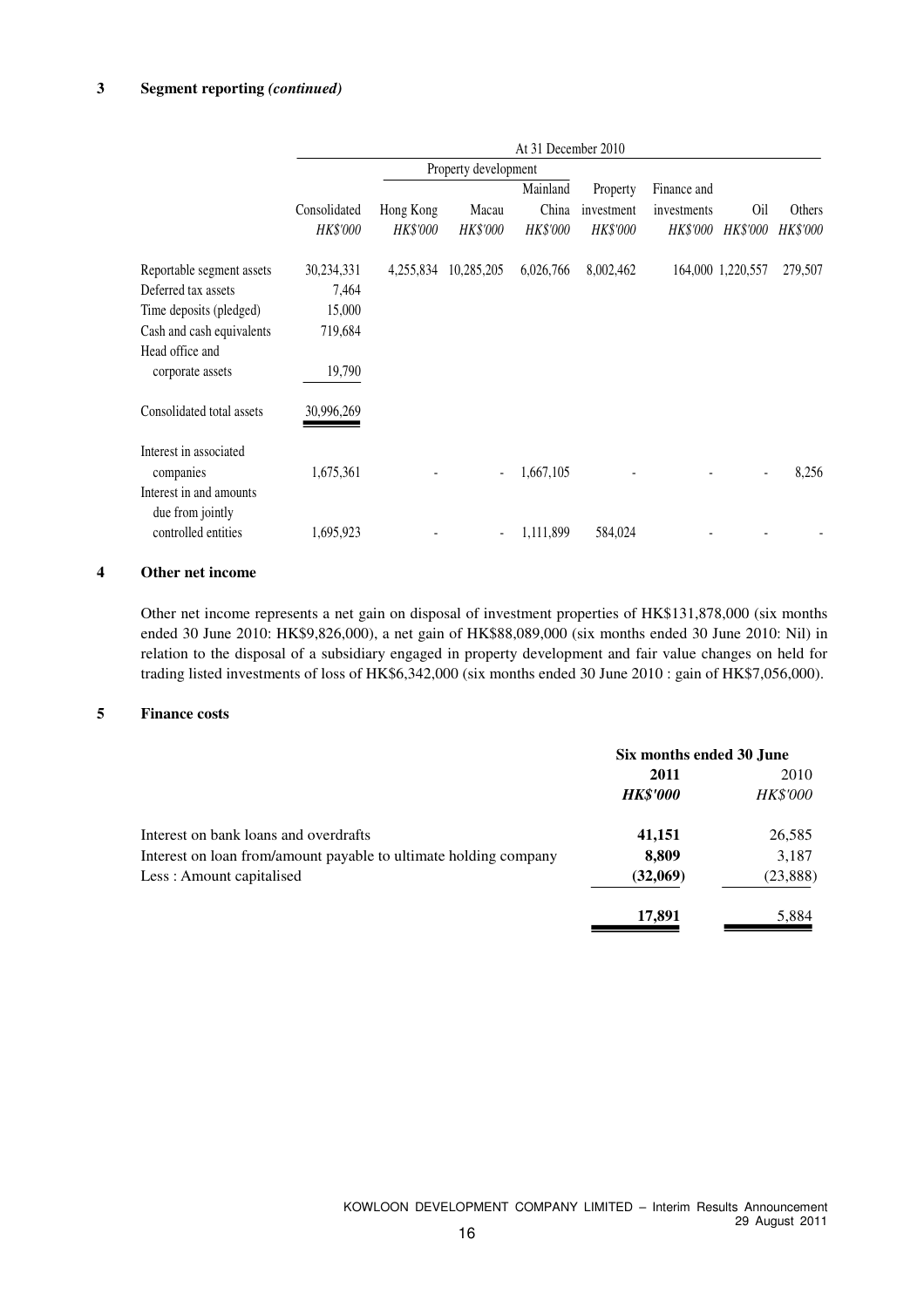|                           | Six months ended 30 June |                 |  |
|---------------------------|--------------------------|-----------------|--|
|                           | 2011                     | 2010            |  |
|                           | <b>HK\$'000</b>          | <b>HK\$'000</b> |  |
|                           |                          | (restated)      |  |
| <b>Current tax</b>        |                          |                 |  |
| Provision for profits tax |                          |                 |  |
| - Hong Kong               | 35,494                   | 15,778          |  |
| - Outside Hong Kong       | 14,594                   | 47,232          |  |
|                           | 50,088                   | 63,010          |  |
| Deferred tax              | (6,914)                  | (18, 825)       |  |
|                           | 43,174                   | 44,185          |  |

The provision for Hong Kong profits tax is calculated at 16.5% (six months ended 30 June 2010 : 16.5%) of the estimated assessable profits for the six months ended 30 June 2011. Tax levied in jurisdictions outside Hong Kong is charged at the appropriate rates of taxation currently ruling in relevant jurisdictions.

#### **7 Earnings per share**

#### **(a) Basic earnings per share**

The calculation of basic earnings per share is based on the profit attributable to shareholders of the Company of HK\$829,988,000 (six months ended 30 June 2010 (restated) : HK\$675,901,000) and weighted average number of ordinary shares in issue during the period of 1,150,681,275 (six months ended 30 June 2010 : 1,150,681,275).

#### **(b) Diluted earnings per share**

There are no diluted potential shares in existence during the six months ended 30 June 2011 and 2010.

#### **8 Dividends**

|                                                                | Six months ended 30 June |                 |  |
|----------------------------------------------------------------|--------------------------|-----------------|--|
|                                                                | 2010<br>2011             |                 |  |
|                                                                | <b>HK\$'000</b>          | <i>HK\$'000</i> |  |
| Interim dividend declared after the interim period of HK\$0.21 |                          |                 |  |
| $(six$ months ended 30 June 2010 : HK\$0.20) per share         | 241,643                  | 230,136         |  |

The interim dividend declared after the interim period has not been recognised as a liability at the interim period end date.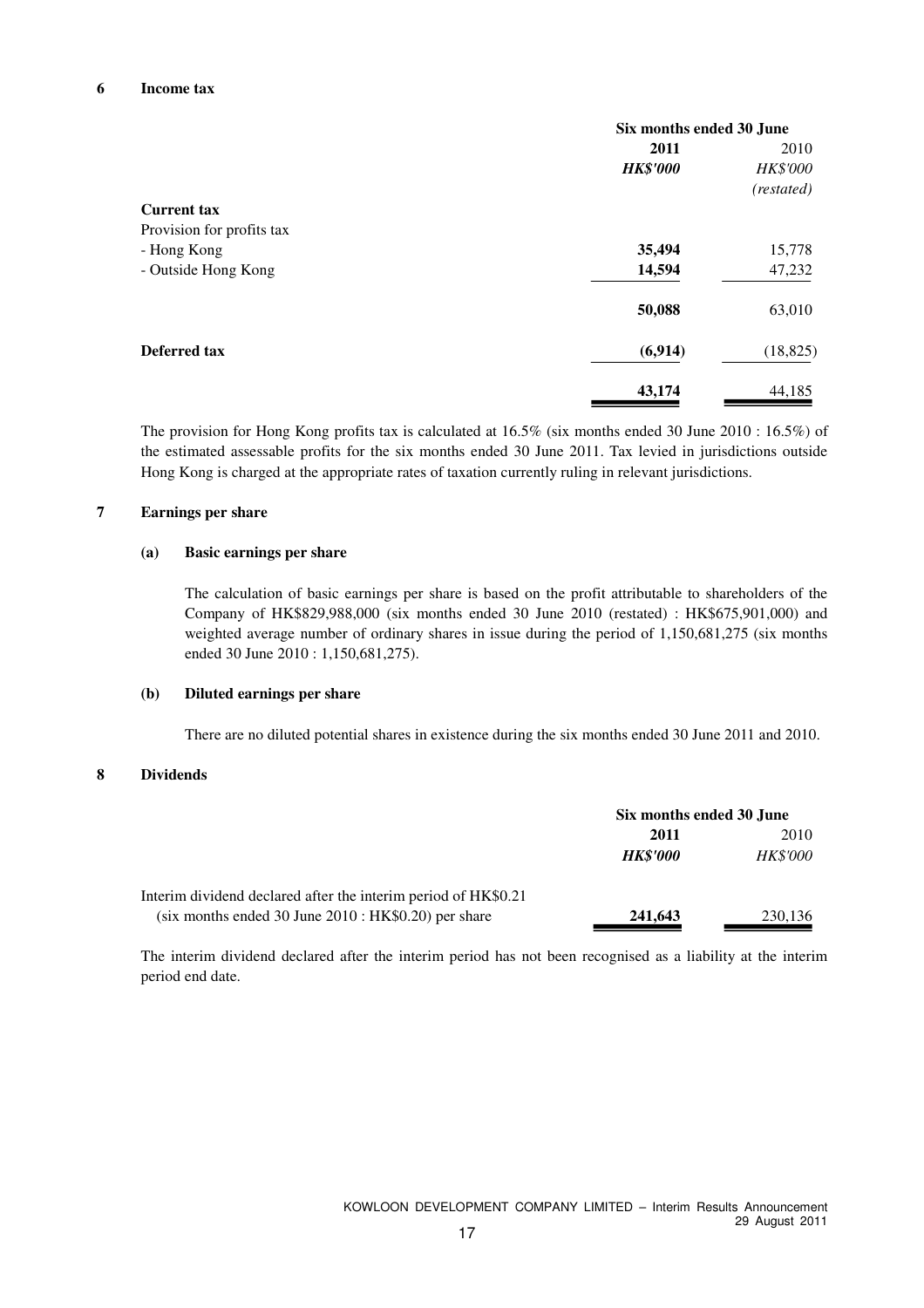#### **9 Trade and other receivables**

Included in this item are trade receivables (net of impairment losses for bad and doubtful debts) with an ageing analysis as follows :

|                                   | At 30 June      | At 31 December  |
|-----------------------------------|-----------------|-----------------|
|                                   | 2011            | 2010            |
|                                   | <b>HK\$'000</b> | <b>HK\$'000</b> |
| Current                           | 232,220         | 53,538          |
| Less than 3 months past due       | 13,674          | 5,354           |
| 3 months to 6 months past due     | 932             | 435             |
| More than 6 months past due       | 6,130           | 10,065          |
| Amounts past due                  | 20,736          | 15,854          |
| Trade receivables                 | 252,956         | 69,392          |
| Utility and other deposits        | 35,675          | 7,906           |
| Other receivables and prepayments | 509,522         | 107,914         |
|                                   | 798,153         | 185,212         |

The Group maintains a defined credit policy. An ageing analysis of trade receivables is prepared on a regular basis and is closely monitored to minimise any credit risk associated with the receivables.

As at 30 June 2011, other receivables and prepayments included an amount of HK\$195,196,000 being receivables from disposal of investment properties and an amount of HK\$131,965,000 being payment made in respect of acquisition of subsidiaries.

#### **10 Trade and other payables**

Included in this item are trade payables with an ageing analysis as follows :

|                                         | At 30 June      | At 31 December  |
|-----------------------------------------|-----------------|-----------------|
|                                         | 2011            | 2010            |
|                                         | <b>HK\$'000</b> | <b>HK\$'000</b> |
| Not yet due or on demand                | 164,917         | 132,551         |
| Within 3 months                         | 15,620          | 42,937          |
| 3 months to 6 months                    | 27              | 506             |
| More than 6 months                      | 33,444          | 32,768          |
| Trade payables                          | 214,008         | 208,762         |
| Rental and other deposits               | 68,653          | 64,798          |
| Other payables and accrued expenses     | 798,243         | 535,177         |
| Deposits received on sale of properties | 455,510         | 464,450         |
|                                         | 1,536,414       | 1,273,187       |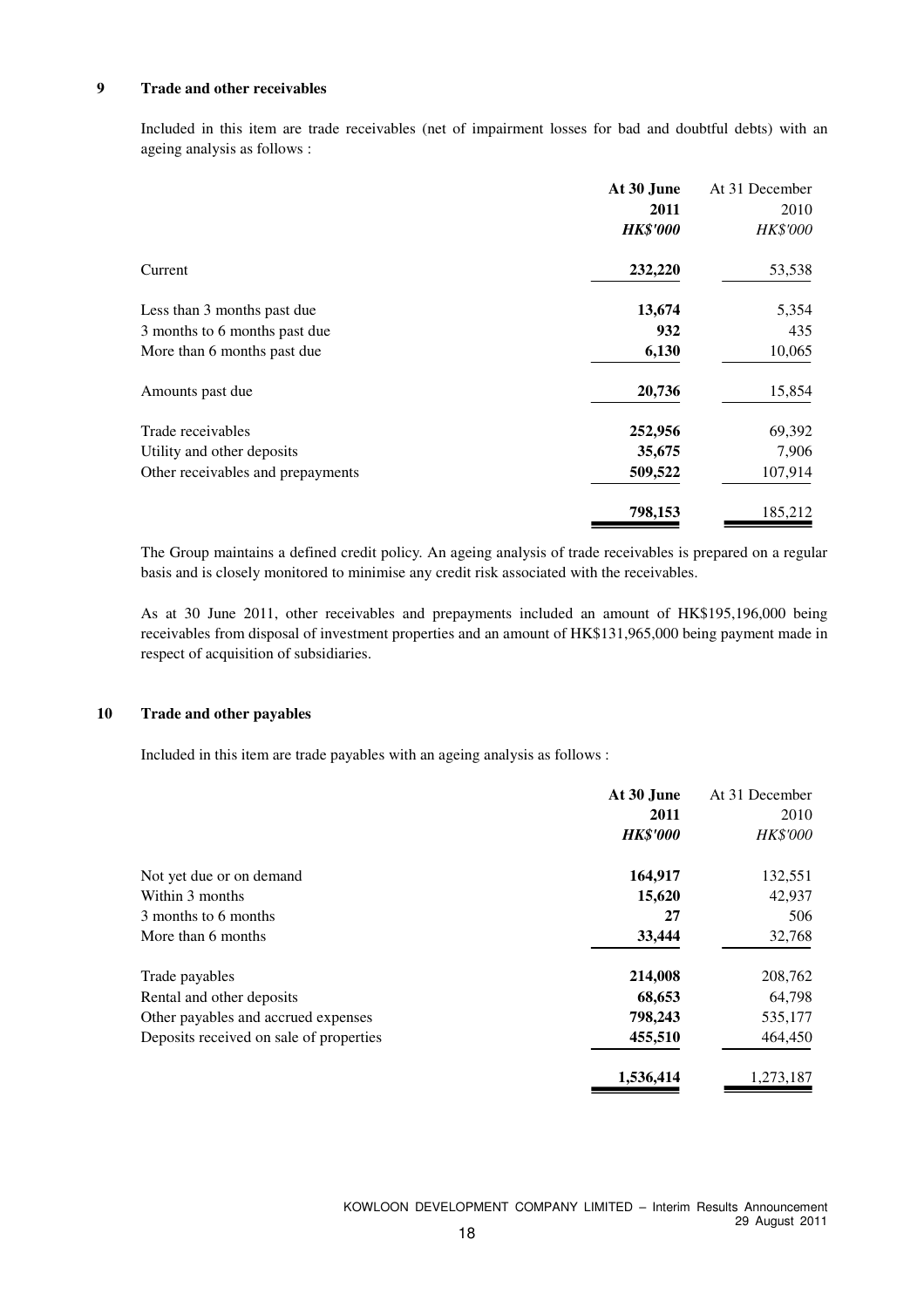#### **11 Restatement of comparatives**

As a result of the adoption of the amendments to HKAS 12, "Income taxes", certain comparative figures have been adjusted to reflect the decrease in accrual of deferred tax liabilities related to investment properties carried at fair value. Further details of these changes in accounting policies are disclosed in note 2.

### **FINANCIAL REVIEW**

### *Financial Resources and Bank Borrowings*

As at 30 June 2011, the Group's total bank borrowings amounted to HK\$5,921 million, with HK\$1,242 million repayable within one year and HK\$4,679 million repayable beyond one year. The net borrowings position of the Group as at 30 June 2011 amounted to HK\$5,185 million after taking into account cash and cash equivalents of HK\$736 million, an increase of HK\$389 million as compared with the net borrowings of HK\$4,796 million as at 31 December 2010. At the same time, the loan from/amount payable to the ultimate holding company amounted to HK\$2,632 million as at 30 June 2011 which represented an increase of HK\$1,108 million from HK\$1,524 million as of year end 2010.

The Group's gearing ratio (calculated on the basis of net bank borrowings and payables to the ultimate holding company over equity attributable to shareholders of the Company) was 40.8% as at 30 June 2011 as compared with 34.0% at year end 2010.

During the period ended 30 June 2011, the Group's development projects in Hong Kong, Mainland China and Macau generated approximately HK\$75 million, HK\$141 million and HK\$45 million cash inflow respectively. This cash inflow related to sales and presale proceeds from Mount East in Hong Kong, Le Cove City in Hun Nan Xin District, Shenyang and Pacifica Garden in Macau. Moreover, the disposal of certain non-core investment properties in Hong Kong and Macau generated cash of approximately HK\$113 million whereas the disposal of the remaining duplex and carparks at 31 Robinson Road contributed a further HK\$93 million during the period under review.

An additional approximately HK\$204 million was invested by the Group in the Tianjin project for the period under review. Acquisition of old properties for redevelopment amounting to HK\$952 million was paid. Construction costs paid in respect of the Group's development projects amounted to approximately HK\$565 million. The Group paid approximately HK\$132 million in relation to the acquisition of the Wuxi development project from the ultimate holding company.

All the Group's borrowings are arranged on a floating rate basis. The Group will closely monitor and manage its exposure to interest rate fluctuations and will consider engaging relevant hedging arrangement when appropriate.

The Group is exposed to exchange rate fluctuations on Renminbi ("RMB") with its investments in Mainland China. External borrowings in RMB together with revenue generated from the development projects in Mainland China will serve as a natural hedge against the exchange rate risk of RMB.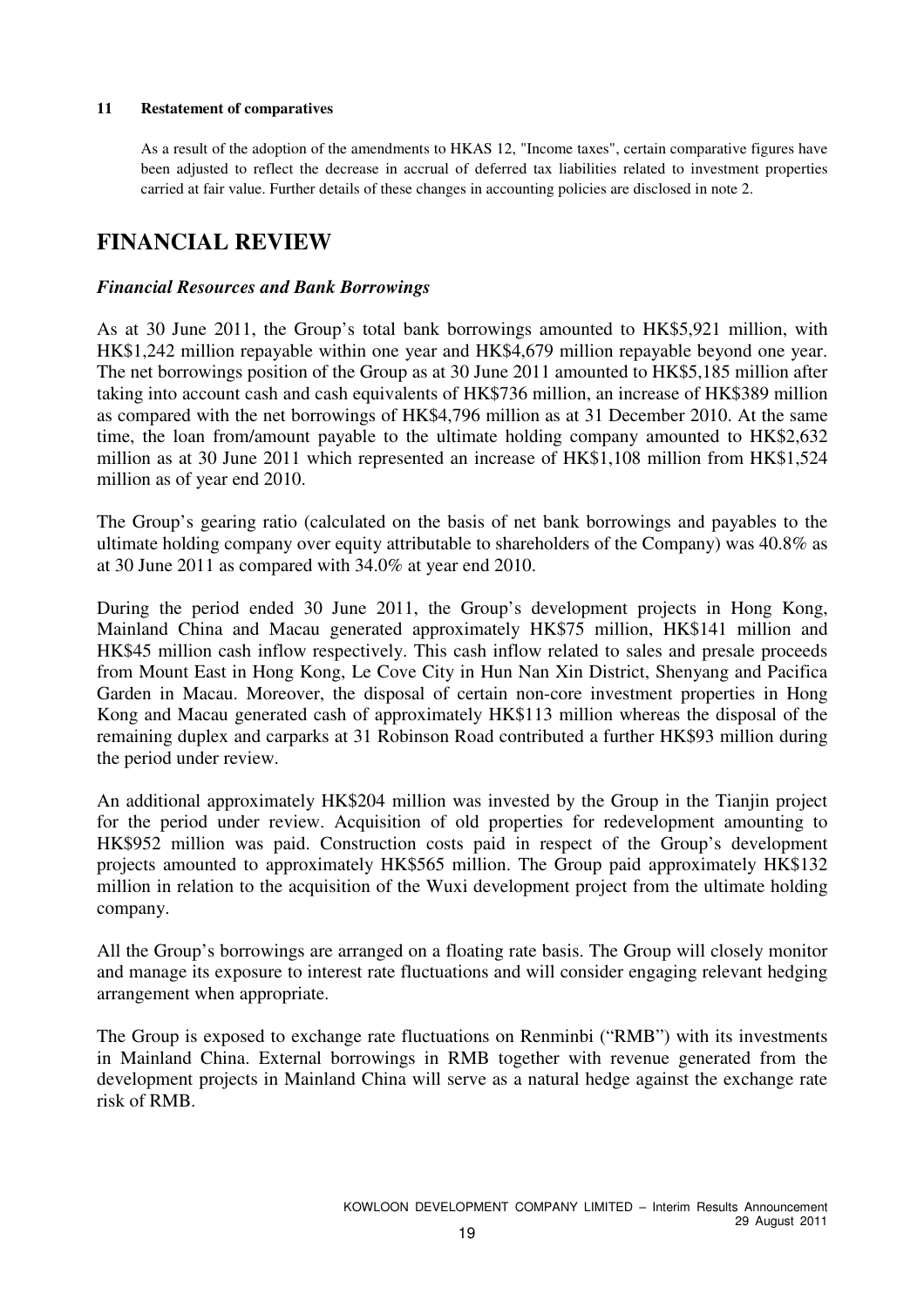Due to the Group's oil business in Kazakhstan through our listed subsidiary Polytec Asset, the Group has been exposed to the exchange fluctuations in the Kazakhstan Tenge ("KZT"), the local currency of Kazakhstan. While the majority of the operating expenses, as well as capital expenditure, of the Group's oil business is denominated in the KZT, over 80% of its revenue generated from this segment is denominated in the USD. However, this business represents a relatively small portion of the Group's overall business and therefore the fluctuation in the KZT is unlikely to substantially affect the Group's financial position.

With the financing facilities in place, recurrent rental income from investment properties, cash inflow from presale/ sale of the Group's development projects, and the financial support from the ultimate holding company, the Group has sufficient financial resources to satisfy its commitments and future funding requirements.

### *Capital Commitments*

As at 30 June 2011, in connection with the Group's investment properties, the Group had commitments for construction work which amounted to HK\$144 million. Moreover, the Group had commitments amounted to HK\$1,188 million for the acquisition of equity interest of subsidiaries related to Wuxi development project.

### *Pledge of Assets*

As at the balance sheet date, properties having a value of HK\$9,844 million and time deposits of HK\$15 million were pledged to financial institutions mainly to secure credit facilities extended to the Group.

### *Contingent Liabilities*

The Group has given several guarantees in respect of banking facilities granted to a jointly controlled entity in Mainland China. One guarantee is provided on a joint and several basis in the amount of RMB80 million. The joint venture partner and the Group have signed a mutual indemnification agreement by which each will be indemnified by the other on a 50:50 basis for any loss arising from the guarantee. The related banking facility was fully utilised in the amount of RMB80 million as at 30 June 2011. The other remaining guarantees amounted to RMB486 million, representing a 50% proportional guarantee in respect of RMB972 million term loan facilities. The facilities were utilised to the extent of RMB712 million as at 30 June 2011.

# **OTHER INFORMATION**

### *Review of Interim Results*

The Audit Committee of the Company has reviewed the unaudited interim financial statements of the Group for the six months ended 30 June 2011. The Group's independent auditors, KPMG, have carried out a review of the interim financial statements in accordance with Hong Kong Standard on Review Engagements 2410 "Review of interim financial performed by the independent auditor of the entity" issued by the Hong Kong Institute of Certified Public Accountants.